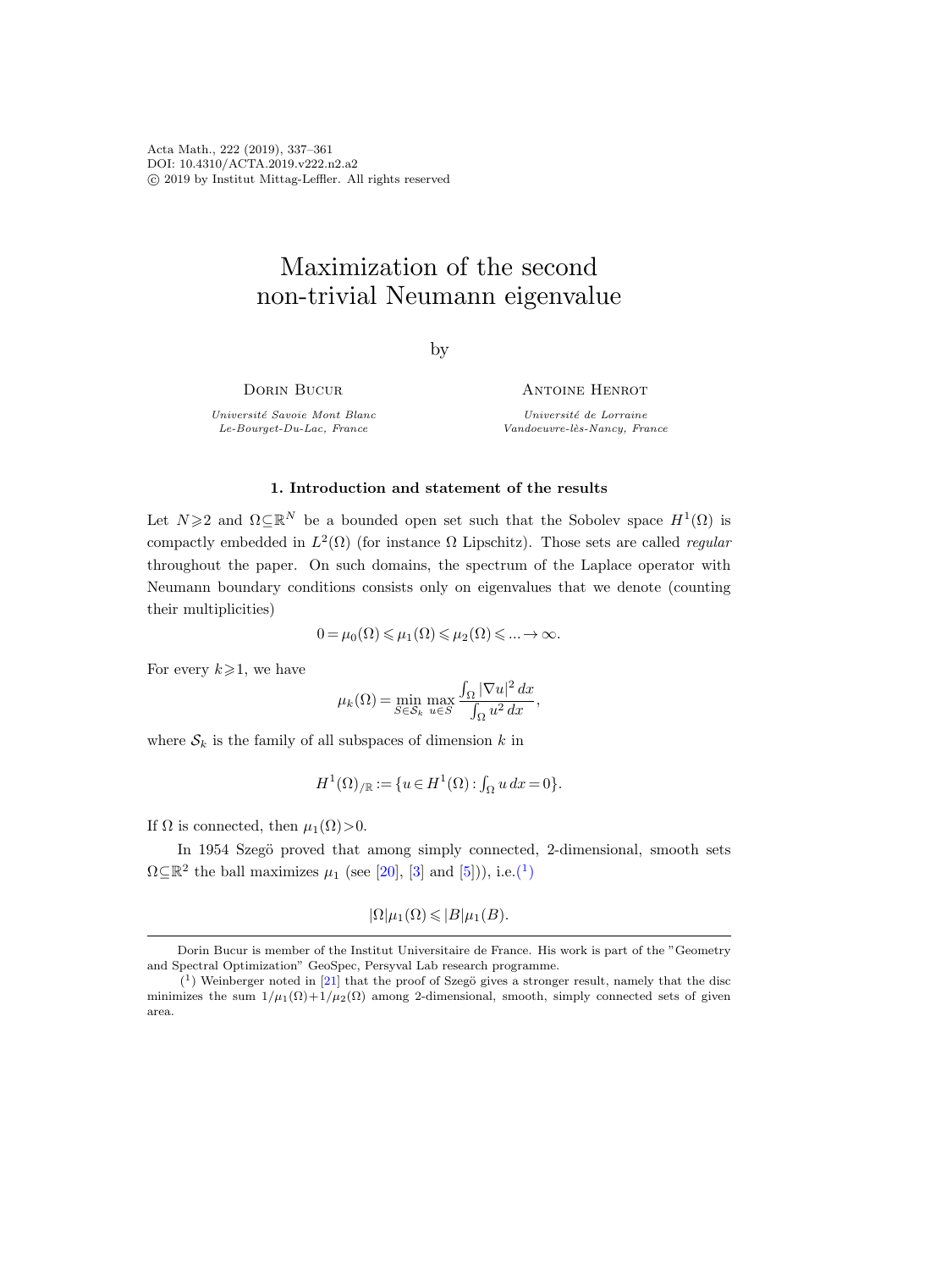Two years later, Weinberger [\[21\]](#page-24-2) removed the topological constraint and the dimension restriction, and he proved that, for every  $N \geq 2$  and  $\Omega \subseteq \mathbb{R}^N$  regular, the following inequality holds:

$$
|\Omega|^{2/N} \mu_1(\Omega) \leq \mu_1^*
$$

,

where  $\mu_1^* = |B|^{2/N} \mu_1(B)$ .

Maximizing the Neumann eigenvalues under volume constraint is also related to the celebrated conjecture of Pólya  $[18]$  asserting that the principal term of the Weyl law provides in fact a bound for the eigenvalues. This conjecture reads, in N dimensions,

$$
\mu_k(\Omega) \leqslant 4\pi^2 \bigg( \frac{k}{\omega_N |\Omega|)} \bigg)^{\!\!\!2/N} \quad \text{for all } k \geqslant 1,
$$

where  $\omega_N$  is the volume of the unit ball in  $\mathbb{R}^N$ . The conjecture was proved to hold only for particular classes of domains, for instance tiling domains in  $\mathbb{R}^2$  (see [\[16\]](#page-24-4)). For general regular domains, the conjecture holds true in the case  $k=1$ , as a consequence of the Szegö–Weinberger inequality, but continues to remain open for arbitrary  $k$ . Kröger found in [\[15\]](#page-24-5) a series of bounds, which are larger than the conjectured ones. For instance, if  $k=2$  he proved  $\mu_2(\Omega)\leq 16\pi/|\Omega|$  for 2-dimensional domains. The value  $16\pi/|\Omega|$  is the double of the conjectured one. A natural, related, question is to find the geometry of the domain which maximizes the kth Neumann eigenvalue. This question turns out to be difficult for  $k=2$  and probably impossible to answer analytically for  $k\geqslant3$ . We refer to [\[2\]](#page-23-1), [\[1\]](#page-23-2), [\[6\]](#page-24-6) for numerical approximations of the (presumably) optimal sets for  $k \leq 10$ , but there is no proof of the existence of those sets.

We refer the reader to the result of Girouard, Nadirashvili and Polterovich [\[11\]](#page-24-7), where the authors prove that in  $\mathbb{R}^2$  the union of two equal (and disjoint) disks gives a larger second eigenvalue than any smooth simply connected open set of the same measure. Moreover, this value is asymptotically attained by two disks with vanishing intersection. Their proof is based on a combination of topological and analytical arguments and relies on a folding and rearrangement technique introduced by Nadirashvili in [\[17\]](#page-24-8), taking advantage on the use of conformal mappings. This method cannot be adapted to nonsimply-connected sets. The authors left the case of arbitrary (regular) domains of  $\mathbb{R}^2$  as an open problem.

Several independent numerical computations [\[2\]](#page-23-1), [\[1\]](#page-23-2), [\[6\]](#page-24-6) in  $\mathbb{R}^2$  and  $\mathbb{R}^3$  brought support in favor of the maximality of the union of the two discs without the simply connectedness constraint in  $\mathbb{R}^2$  and, moreover, lead to a similar conjecture in three dimensions of the space.

The purpose of this paper is to prove that, in general, the second Neumann eigenvalue attains its maximum on a union of two disjoint, equal balls in the class of arbitrary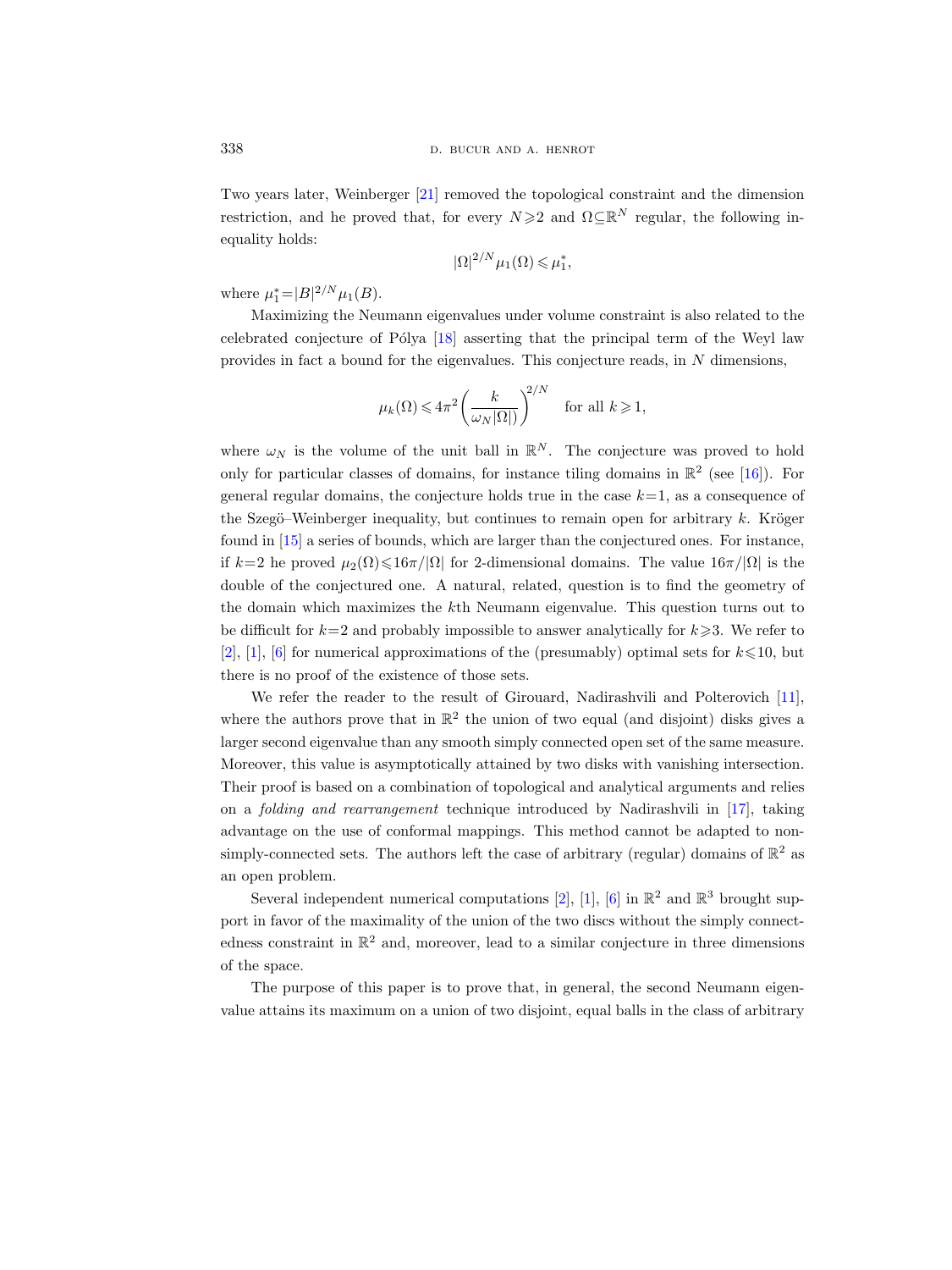domains of prescribed measure of  $\mathbb{R}^N$ . As a consequence, we prove that the Pólya conjecture for Neumann eigenvalues holds for  $k=2$ , without any restriction on the dimension, geometry or topology of the domains.

Let us denote the scale invariant quantity  $\mu_2^* = 2^{2/N} |B|^{2/N} \mu_1(B)$ , where B is any ball. On the union of two disjoint balls  $B_1$  and  $B_2$ , each of mass  $\frac{1}{2}$ , we have

 $\mu_0(B_1 \cup B_2) = 0$ ,  $\mu_1(B_1 \cup B_2) = 0$  and  $\mu_2(B_1 \cup B_2) = \mu_2^*$ .

<span id="page-2-0"></span>The main result of the paper is the following.

THEOREM 1. Let  $\Omega \subseteq \mathbb{R}^N$  be a regular set. Then

$$
|\Omega|^{2/N} \mu_2(\Omega) \leq \mu_2^*.
$$

If equality occurs, then  $\Omega$  coincides a.e. with the union of two disjoint, equal balls.

As a consequence, we get the following.

COROLLARY 2. The Pólya conjecture for the Neumann eigenvalues holds for  $k=2$ in any dimension of the space.

In fact, we shall prove a more general result than Theorem [1.](#page-2-0) Specifically, we shall prove that the result of Theorem [1](#page-2-0) holds true on arbitrary open sets (even non-regular) and, moreover, on  $L^1 \cap L^\infty$ -densities in  $\mathbb{R}^N$ , provided the classical eigenvalues, seen as variational quotients, receive a suitable relaxed definition (see [\[10,](#page-24-9) Chapter 7] and [\[7\]](#page-24-10)).

Precisely, let  $\varrho \in L^1(\mathbb{R}^N, [0, 1])$ . For every  $k \geq 1$ , we define

$$
\tilde{\mu}_k(\varrho) := \inf_{S \in \mathcal{L}_k} \max_{u \in S} \frac{\int_{\mathbb{R}^N} \varrho |\nabla u|^2 \, dx}{\int_{\mathbb{R}^N} \varrho u^2 \, dx},
$$

where  $\mathcal{L}_k$  is the family of all subspaces of dimension k in

<span id="page-2-2"></span>
$$
\{u \cdot 1_{\{\varrho(x) > 0\}} : u \in C_c^{\infty}(\mathbb{R}^N) \text{ and } \int_{\mathbb{R}^N} \varrho u \, dx = 0\}.
$$
\n<sup>(1)</sup>

<span id="page-2-1"></span>We have the following.

THEOREM 3. Let  $\varrho \in L^1(\mathbb{R}^N, [0,1])$  be non-identically-zero. Then,

•  $(k=1,$  extension of the Szegö–Weinberger inequality)

<span id="page-2-3"></span>
$$
\left(\int_{\mathbb{R}^N} \varrho \, dx\right)^{2/N} \tilde{\mu}_1(\varrho) \leqslant \mu_1^*,\tag{2}
$$

with equality if and only if  $\rho = 1_B$  a.e., for some ball B of  $\mathbb{R}^N$ .

•  $(k=2)$ 

$$
\left(\int_{\mathbb{R}^N} \varrho \, dx\right)^{2/N} \tilde{\mu}_2(\varrho) \leq \mu_2^*,\tag{3}
$$

with equality if and only if  $\rho = 1_{B^{\sharp}} + 1_{B^*}$  a.e., where  $B^{\sharp}$  and  $B^*$  are two disjoint (open) balls of equal measure.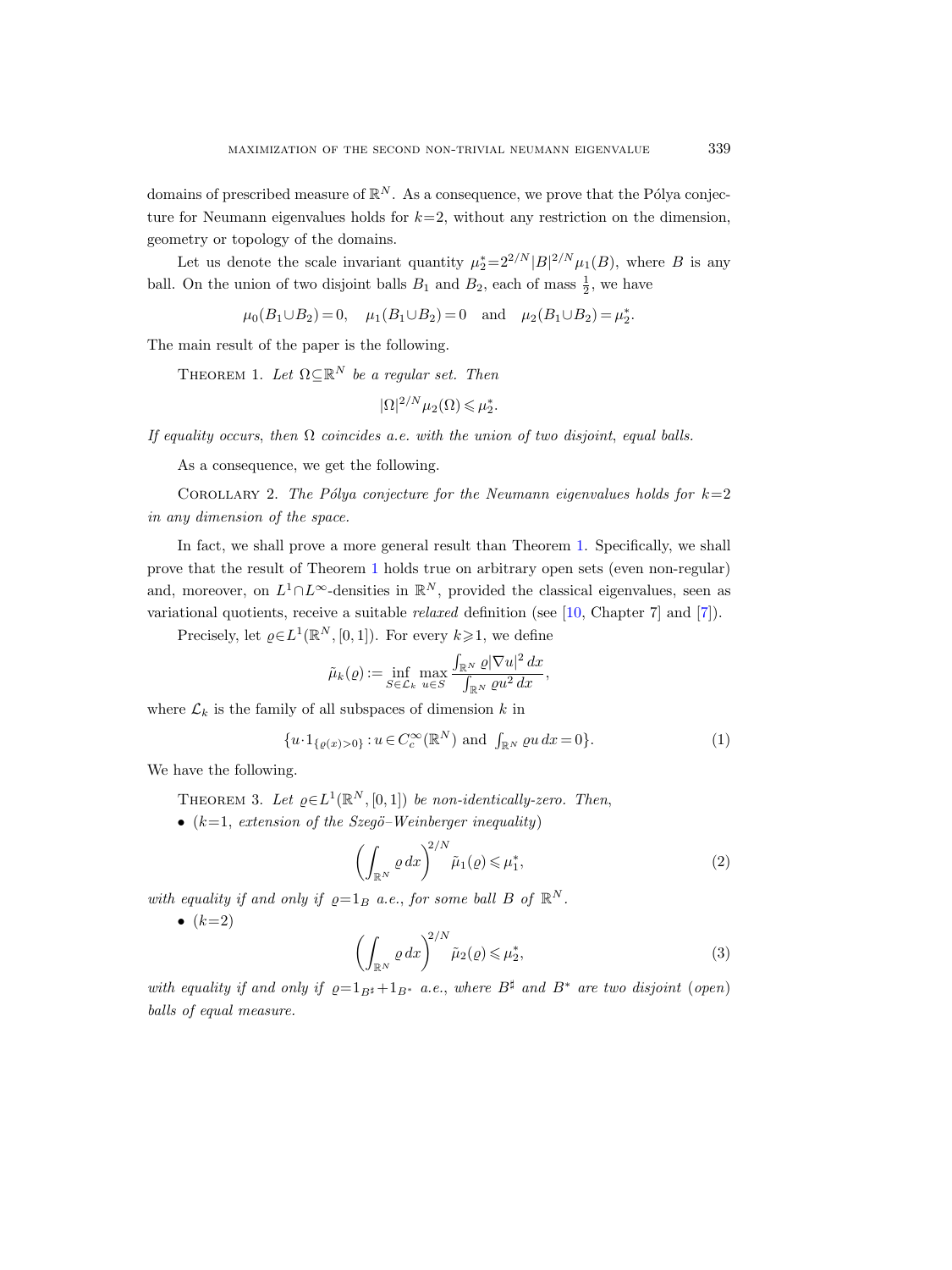For  $k=1$ , Theorem [3](#page-2-1) above is a generalization of the Szegö–Weinberger inequality, and for  $k=2$  is a generalization of Theorem [1.](#page-2-0)

We notice the following.

• If  $\Omega$  is a bounded, open Lipschitz set, then taking  $\rho = 1_{\Omega}$ , one gets  $\tilde{\mu}_k(\rho) = \mu_k(\Omega)$ .

• Let us remove a smooth manifold  $\Gamma$  from  $\Omega$ , such that  $H^1(\Omega \setminus \Gamma)$  is compactly embedded in  $L^2(\Omega \backslash \Gamma)$ . This is for example the case when  $\Omega$  is Lipschitz and the crack  $Γ$  is itself Lipschitz. Then, for  $\varrho = 1_\Omega$ , one has  $\tilde{\mu}_k(\varrho) \ge \mu_k(\Omega \setminus Γ)$ , since  $C_c^{\infty}(\mathbb{R}^N)|_{Ω\setminus Γ} \subseteq$  $H^1(\Omega \backslash \Gamma)$  $H^1(\Omega \backslash \Gamma)$  $H^1(\Omega \backslash \Gamma)$ . From this perspective, Theorem [3](#page-2-1) covers the inequality proved in Theorem 1 even in this less regular case.

• If the set  $\Omega = \{\varrho > 0\}$  is smooth and there exists  $\alpha > 0$  such that  $\varrho \ge \alpha 1_{\{\varrho > 0\}}$  (i.e.  $\varrho$  is not degenerating on its support and preserves ellipticity), then  $\tilde{\mu}_k(\varrho)$  are the eigenvalues associated with the well-posed problem

$$
-\operatorname{div}(\varrho \nabla u) = \mu_k \varrho u \text{ in } \Omega, \quad \frac{\partial u}{\partial n} = 0 \text{ on } \partial \Omega.
$$

• If  $\Omega$  is just a bounded open set, without any smoothness, the spectrum of the Neumann Laplacian on  $\Omega$  may be continuous. Theorem [3](#page-2-1) still applies to  $\varrho = 1_{\Omega}$ , but we do not have any spectral interpretation of  $\tilde{\mu}_k(1_\Omega)$ . The same occurs if either  $\rho$  is degenerating loosing ellipticity on its support, and/or if its support is not smooth enough.

Concerning the ideas of the proof, it is worth to recall what happens for the Dirichlet Laplacian. The Faber–Krahn inequality for the first Dirichlet eigenvalue of the Laplacian  $\lambda_1(\Omega)$  asserts that the minimum of  $|\Omega|^{2/N}\lambda_1(\Omega)$  is attained on balls. A simple argument analysing the positive and negative parts of a second eigenfunction, leads to the conclusion that the minimum of  $|\Omega|^{2/N} \lambda_2(\Omega)$  is achieved on a set consisting on two equal and disjoint balls. We refer to [\[8\]](#page-24-11) for a detailed description of the history of the result, which is attributed to Krahn  $[14]$ , Hong  $[13]$  and Szegö  $[19]$ .

A similar argument for the Neumann Laplacian is not valid. The proof of Theorem [1](#page-2-0) (and of Theorem [3\)](#page-2-1) is based on a suitable construction of a set of  $N$  test functions which are simultaneously orthogonal to the constant function and to the first Neumann eigenfunction on a regular set  $\Omega$ . The structure of these N functions is inspired by the functions built by Weinberger, that we briefly describe below (see, for instance, [\[12\]](#page-24-15) and [\[21\]](#page-24-2) for more details).

We denote throughout the paper  $R_{\Omega}$  the radius of a ball of the same volume as  $\Omega$ , by  $r_{\Omega}$  the radius of a ball of volume  $\frac{1}{2}|\Omega|$ , by  $B_R$  a ball centered at the origin of radius R, and by  $B_{A,R}$  the ball centered at point A of radius R. We denote by g a non-negative, strictly increasing solution<sup>(2)</sup> of the following differential equation on  $(0, R)$  (see the paper by

<span id="page-3-0"></span><sup>(&</sup>lt;sup>2</sup>) The function g is explicitly given by  $g(r) = r^{1-N/2} J_{N/2}(kr/R)$ , where  $k = \sqrt{\mu_1(B_R)}$  is the first positive zero of  $r \mapsto (r^{1-N/2}J_{N/2}(r))'$  sometimes denoted  $p_{N/2,1}$  as in [\[4\]](#page-23-3), and  $J_{N/2}$  is the standard Bessel function.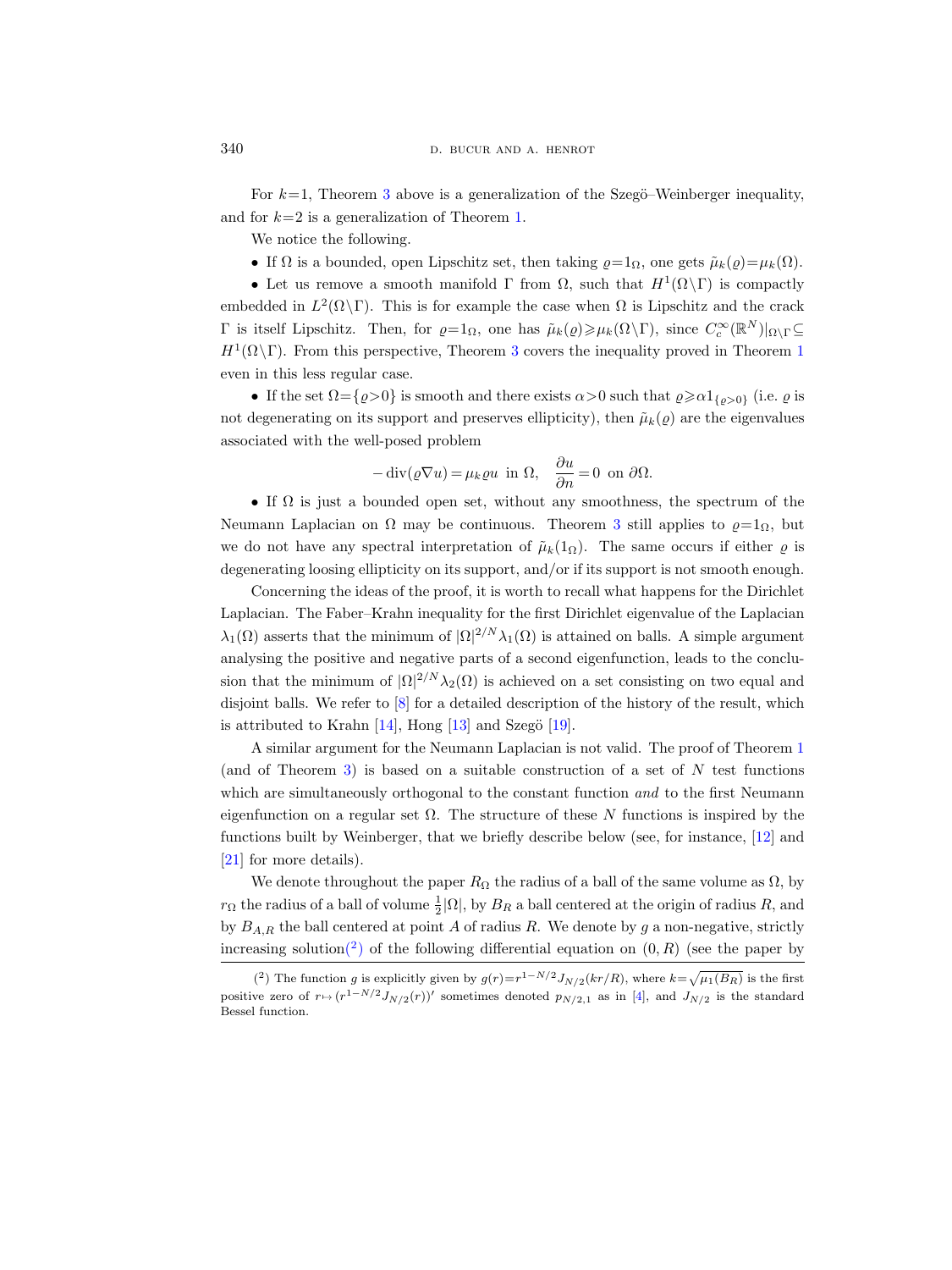Weinberger  $[21]$ , or  $[12, §7.1.2]$  for details):

<span id="page-4-2"></span>
$$
g''(r) + \frac{N-1}{r}g'(r) + \left(\mu_1(B_R) - \frac{N-1}{r^2}\right)g(r) = 0, \quad g(0) = 0, \quad g'(R) = 0.
$$
 (4)

<span id="page-4-1"></span>Given a point  $A \in \mathbb{R}^N$  and a value  $R > 0$ , Weinberger introduced the function

$$
\mathbf{g}_A: \mathbb{R}^N \longrightarrow \mathbb{R}^N, \n x \longmapsto \frac{G_R(d_A(x))}{d_A(x)} \overrightarrow{Ax},
$$
\n(5)

where  $G_R: [0, \infty) \to \mathbb{R}$  is defined by

$$
G_R(r) := g(r)1_{[0,R]} + g(R)1_{[R,\infty)}.
$$
\n(6)

By  $d_A(x)$  we denoted the distance from x to A.

Using Brouwer's fixed point theorem, Weinberger proved for  $R=R_{\Omega}$  the existence of a point A such that the set of functions

$$
x \longmapsto \mathbf{g}_A(x) \cdot \mathbf{e}_i, \quad i = 1, ..., N,
$$

are orthogonal to the constants in  $L^2(\Omega)$ . Here,  $(e_i)_i$  are the vectors of an orthonormal basis. As a consequence, those functions can be taken as tests in the Rayleigh quotient for  $\mu_1(\Omega)$ . By summation, this lead to

<span id="page-4-0"></span>
$$
\mu_1(\Omega) \leq \frac{\int_{\Omega} \left( G_{R_{\Omega}}^2(d_A(x)) + (N-1) \frac{G_{R_{\Omega}}^2(d_A(x))}{d_A^2(x)} \right) dx}{\int_{\Omega} G_{R_{\Omega}}^2(d_A(x)) dx}.
$$
\n(7)

The function  $r \mapsto G_{R_{\Omega}}(r)$  is strictly increasing on  $[0, R_{\Omega}]$  (and then constant), while

$$
r \longmapsto G_{R_{\Omega}}'^{2}(r) + (N - 1) \frac{G_{R_{\Omega}}^{2}}{r^{2}}
$$

is decreasing. Consequently, the right-hand side of [\(7\)](#page-4-0) is not larger than

$$
\mu_1(B_{A,R_{\Omega}}) = \frac{\int_{B_{A,R_{\Omega}}} \left( G_{R_{\Omega}}^{2}(d_A(x)) + (N-1) \frac{G_{R_{\Omega}}^{2}(d_A(x))}{d_A^{2}(x)} \right) dx}{\int_{B_{A,R_{\Omega}}} G_{R_{\Omega}}^{2}(d_A(x)) dx}.
$$
\n(8)

In order to observe that  $\mu_1(\Omega) \leq \mu_1(B_{A,R_{\Omega}})$ , one formally has to move, one to one, the points of  $\Omega \backslash B_{A,R_{\Omega}}$  toward the points of the  $B_{A,R_{\Omega}} \backslash \Omega$ , pushing forward the measure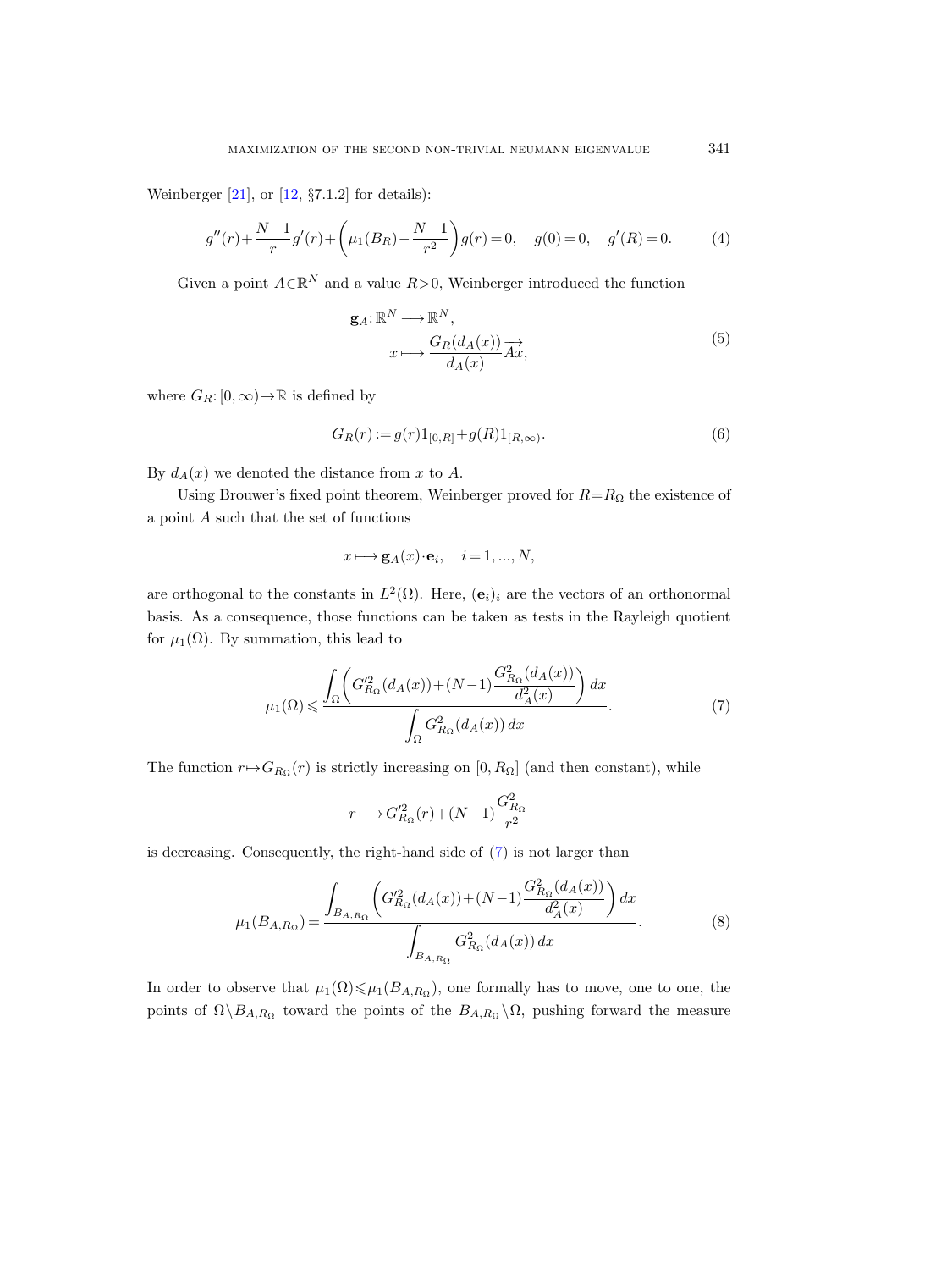

Figure 1. The geometry of the test functions  $\mathbf{g}^{AB}$ .

 $1_{\Omega\setminus B_{A,R_{\Omega}}} dx$  to  $1_{B_{A,R_{\Omega}}\setminus\Omega} dx$ . Throughout the paper, we call this procedure a mass displacement argument.

In order to prove Theorem [1,](#page-2-0) we shall use a somehow similar strategy, searching a set of  $N$  suitable test functions. The new difficulty is that the set of functions that we have to build should be orthogonal to both the constant function and to a first Neumann eigenfunction on  $\Omega$  (which is unknown). In the same time, the associated Rayleigh quotient should not exceed  $\mu_2^*$ .

Given two different points  $A, B \in \mathbb{R}^N$ , we introduce the linear part of the symmetry operator with respect to the mediator hyperplane  $\mathcal{H}_{AB}$  of the segment  $AB$ :

$$
T_{AB}: \mathbb{R}^{N} \longrightarrow \mathbb{R}^{N},
$$
  

$$
\mathbf{v} \longmapsto \mathbf{v} - 2(\overrightarrow{ab} \cdot \mathbf{v}) \overrightarrow{ab},
$$

where  $\overrightarrow{ab} = \overrightarrow{AB}/||AB||$ . Denoting  $H_A$  and  $H_B$  the half-spaces determined by  $\mathcal{H}_{AB}$  and containing  $A$  and  $B$ , respectively, we build the function

$$
\mathbf{g}^{AB} : \mathbb{R}^N \longrightarrow \mathbb{R}^N, \n x \longmapsto 1_{H_A}(x) \mathbf{g}_A(x) + 1_{H_B}(x) T_{AB}(\mathbf{g}_B(x)).
$$
\n(9)

<span id="page-5-0"></span>The functions  $g_A$  and  $g_B$  are the functions of Weinberger introduced in [\(5\)](#page-4-1), associated with  $G_{r_{\Omega}}$ . Roughly speaking,  $\mathbf{g}^{AB}$  is a suitable gluing along  $\mathcal{H}_{AB}$  of two Weinberger functions corresponding to different points.

Our main purpose will be to justify the existence of two points  $A$  and  $B$  such that the set of  $N$  scalar functions

$$
x \longmapsto \mathbf{g}^{AB}(x) \cdot \mathbf{e}_i, \quad i = 1, ..., N,
$$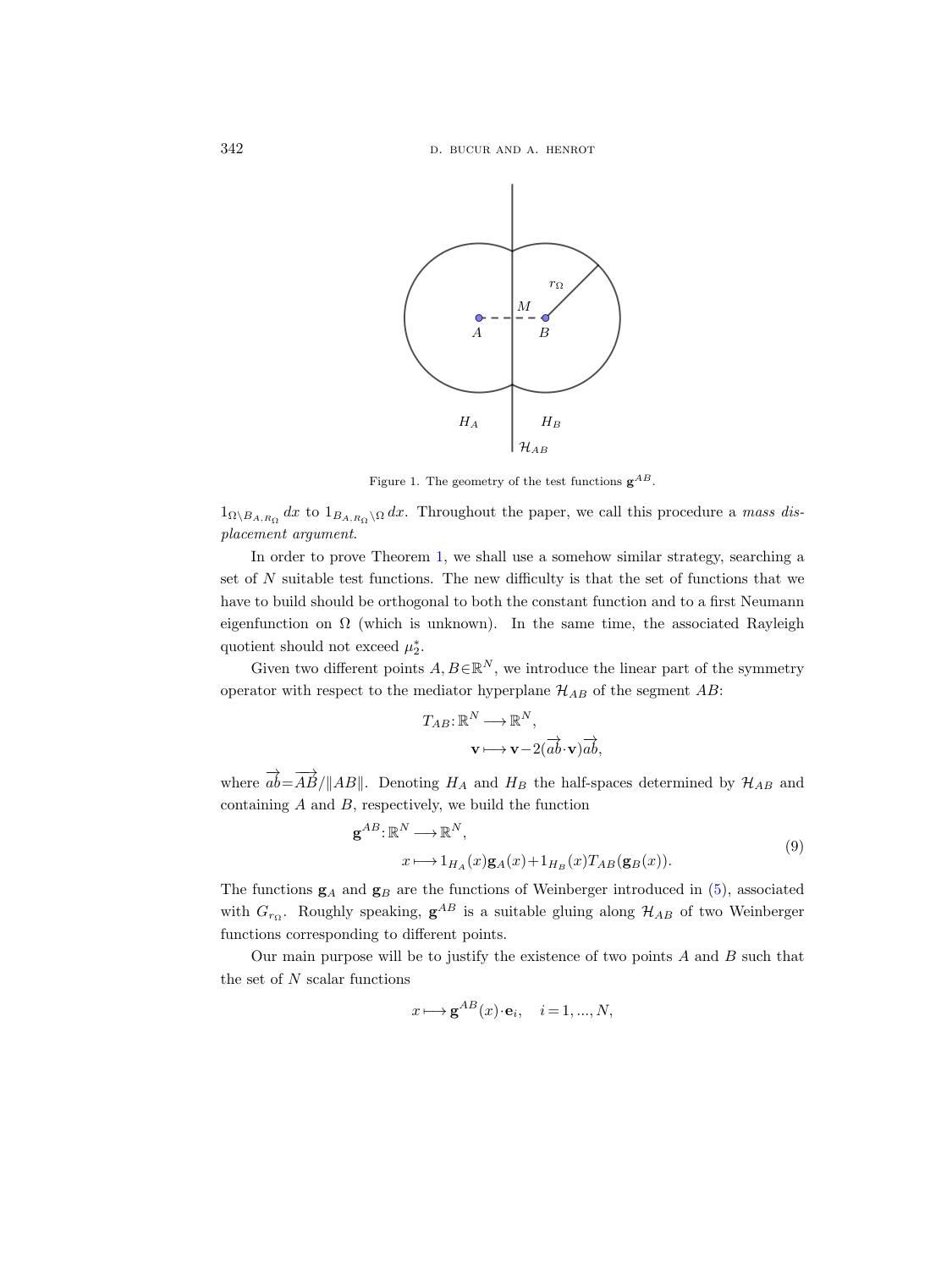are simultaneously orthogonal in  $L^2(\Omega)$  to the constant function and to a first eigenfunction  $u_1$  of the Neumann Laplacian on  $\Omega$ , i.e.

<span id="page-6-1"></span>
$$
\int_{\Omega} \mathbf{g}^{AB} \cdot \mathbf{e}_i dx = \int_{\Omega} \mathbf{g}^{AB} \cdot \mathbf{e}_i u_1 dx = 0 \quad \text{for all } i = 1, ..., N.
$$
 (10)

The proof of existence of A and B with such properties relies on a topological degree argument and requires the most of the attention (it is worth mentioning that every result on maximization for Neumann eigenvalues in the literature relies on a strong topological argument).

Once the points  $A$  and  $B$  are found, the proof of Theorem [1](#page-2-0) follows in its main lines the one of Weinberger, being based on the mass displacement argument. In fact, on each of the half-spaces  $H_A$  and  $H_B$ , the restriction of  $\mathbf{g}^{AB}$  acts like a Weinberger function [\(5\)](#page-4-1) associated with a ball of half measure.

#### Structure of the paper.

• In the next section we prove Theorem [1](#page-2-0) for regular sets. We give the detailed construction of the function  $g^{AB}$ , prove the existence of a couple of points A and B making  $\mathbf{g}^{AB} \cdot \mathbf{e}_i$  suitable as test functions for  $\mu_2(\Omega)$ , and prove the inequality. The equality case will be a direct consequence.

• In §[3,](#page-17-0) we give the proof of Theorem [3.](#page-2-1) We start by proving that the classical Szegö– Weinberger inequality holds true as well for densities and arbitrary domains. Concerning the second eigenvalue, we rely on the main ideas introduced in  $\S$ [2](#page-6-0) and focus on the new difficulties raised by the possible absence of a first eigenfunction and by the possible unboundedness of the support.

Although it would have been more natural to prove first the general case and deduce the inequality for regular domains as a consequence, we have chosen to start by giving a detailed proof of Theorem [1](#page-2-0) in the classical framework, as most of readers are presumably interested in this case. The new difficulties raised by the proof of Theorem [3](#page-2-1) are exclusively related to the ill-posedness of the eigenvalue problem in the nonsmooth/degenerate/unbounded setting. The fact that we deal with a density instead of a geometric domain does not raise any supplementary difficulty, being handled by mass displacement.

## 2. Proof of Theorem [1](#page-2-0)

<span id="page-6-0"></span>In this section we prove Theorem [1.](#page-2-0) Let  $\Omega \subseteq \mathbb{R}^N$  be regular. We split the proof in several parts.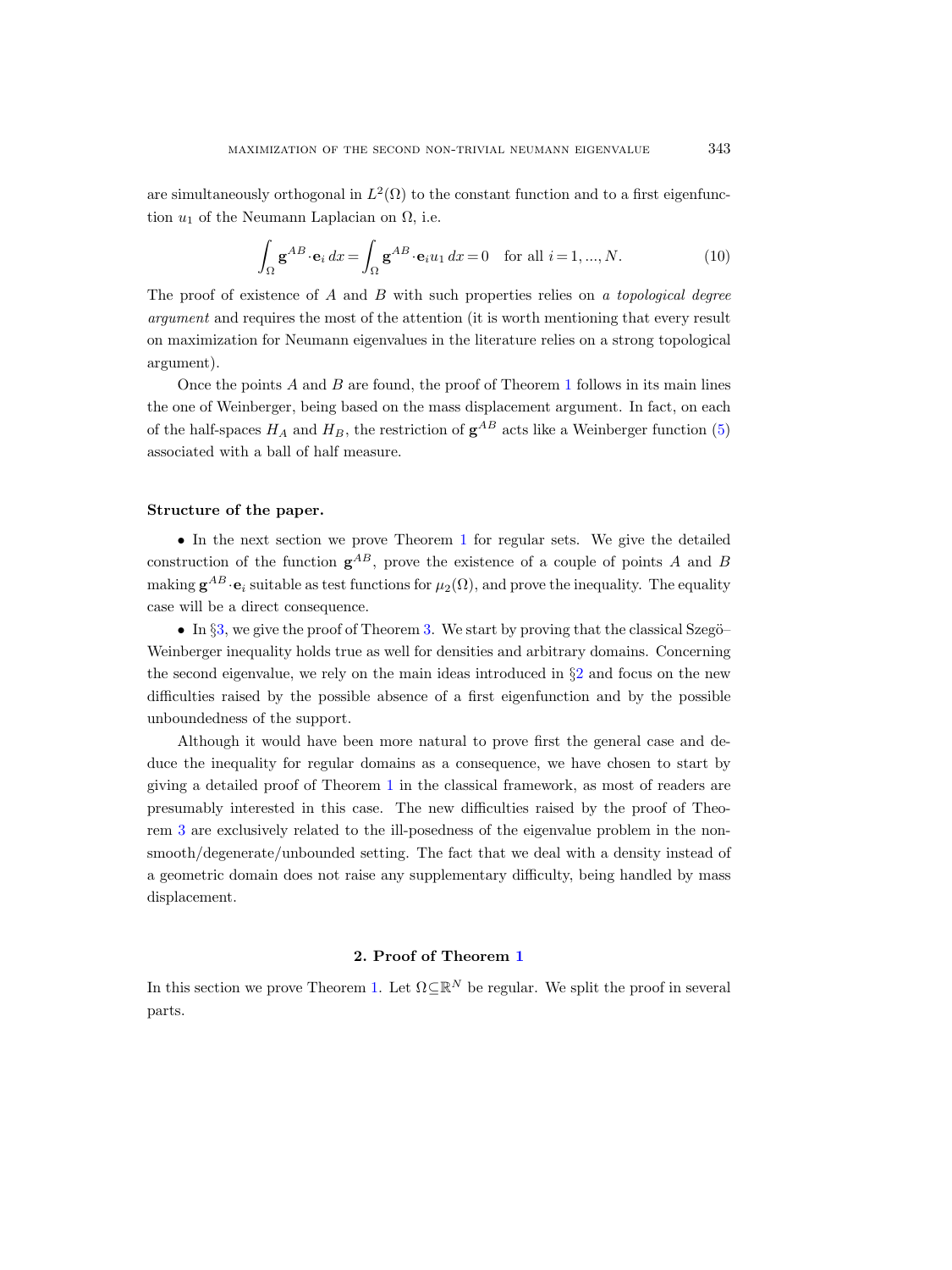The validity of the test functions. Recall that  $r<sub>O</sub>$  is the radius of the ball of volume  $\frac{1}{2}|\Omega|$ . A set of eigenfunctions associated with the first non-zero eigenvalue  $\mu_1(B_{r_{\Omega}})$  on the ball  $B_{r_{\Omega}}$  are  $\{(g(r)/r)x_i:i=1,...,N\}$ , where g solves the differential equation [\(4\)](#page-4-2) for  $R=r_{\Omega}$ .

Let A and B be two distinct points in  $\mathbb{R}^N$ . We recall the function  $\mathbf{g}^{AB}$  introduced in [\(9\)](#page-5-0):

$$
\mathbf{g}^{AB}(x) = 1_{H_A}(x)\mathbf{g}_A(x) + 1_{H_B}(x)\mathbf{g}_B(x) - 2 \cdot 1_{H_B}(x)\left(\mathbf{g}_B(x) \cdot \overrightarrow{ab}\right) \overrightarrow{ab}.
$$

The function  $\mathbf{g}^{AB}$  is well defined, and continuous across  $\mathcal{H}_{AB}$ . Indeed, it is enough to observe that, for  $x_0 \in \partial H_A \cap \partial H_B = \mathcal{H}_{AB}$ , we have

$$
\mathbf{g}_A(x_0) = T_{AB}(\mathbf{g}_B(x_0)),
$$

which comes from direct computation.

We notice that, for all  $x \in \mathbb{R}^N$ ,

$$
\|\mathbf{g}^{AB}(x)\| \leqslant g(r_\Omega)
$$

and

<span id="page-7-0"></span>
$$
\|\nabla \mathbf{g}^{AB}(x)\| \leqslant 2N^2 \left(\sup_{r>0} \frac{G_{r_{\Omega}}(r)}{r} + \sup_{r>0} G'_{r_{\Omega}}(r)\right) < \infty. \tag{11}
$$

As a conclusion, we get  $\mathbf{g}^{AB} \in W^{1,\infty}(\mathbb{R}^N, \mathbb{R}^N)$ , with a uniform bound on their norm, independent on A and B. The functions  $\mathbf{g}^{AB} \cdot \mathbf{e}_i$  are therefore admissible as test functions on Ω.

The use of the test functions. Assume for a moment that we have found two different points  $A, B \in \mathbb{R}^N$  such that the orthogonality relations [\(10\)](#page-6-1) hold. Let us show that we can prove Theorem [1.](#page-2-0)

For some  $i \in \{1, ..., N\}$ , let us take in the definition of  $\mu_2(\Omega)$  the subspace

$$
S = \text{span}\{u_1, \mathbf{g}^{AB} \cdot \mathbf{e}_i\}.
$$

We can write

$$
\mu_2(\Omega) \leqslant \frac{\int_{\Omega} |\nabla (\mathbf{g}^{AB} \cdot \mathbf{e}_i)|^2 dx}{\int_{\Omega} |\mathbf{g}^{AB} \cdot \mathbf{e}_i|^2 dx} \quad \text{for all } i = 1, ..., N.
$$

As a consequence,

$$
\mu_2(\Omega) \leqslant \frac{\sum_{i=1}^N \int_{\Omega} |\nabla( \mathbf{g}^{AB} \cdot \mathbf{e}_i)|^2 \, dx}{\sum_{i=1}^N \int_{\Omega} |\mathbf{g}^{AB} \cdot \mathbf{e}_i|^2 \, dx}.
$$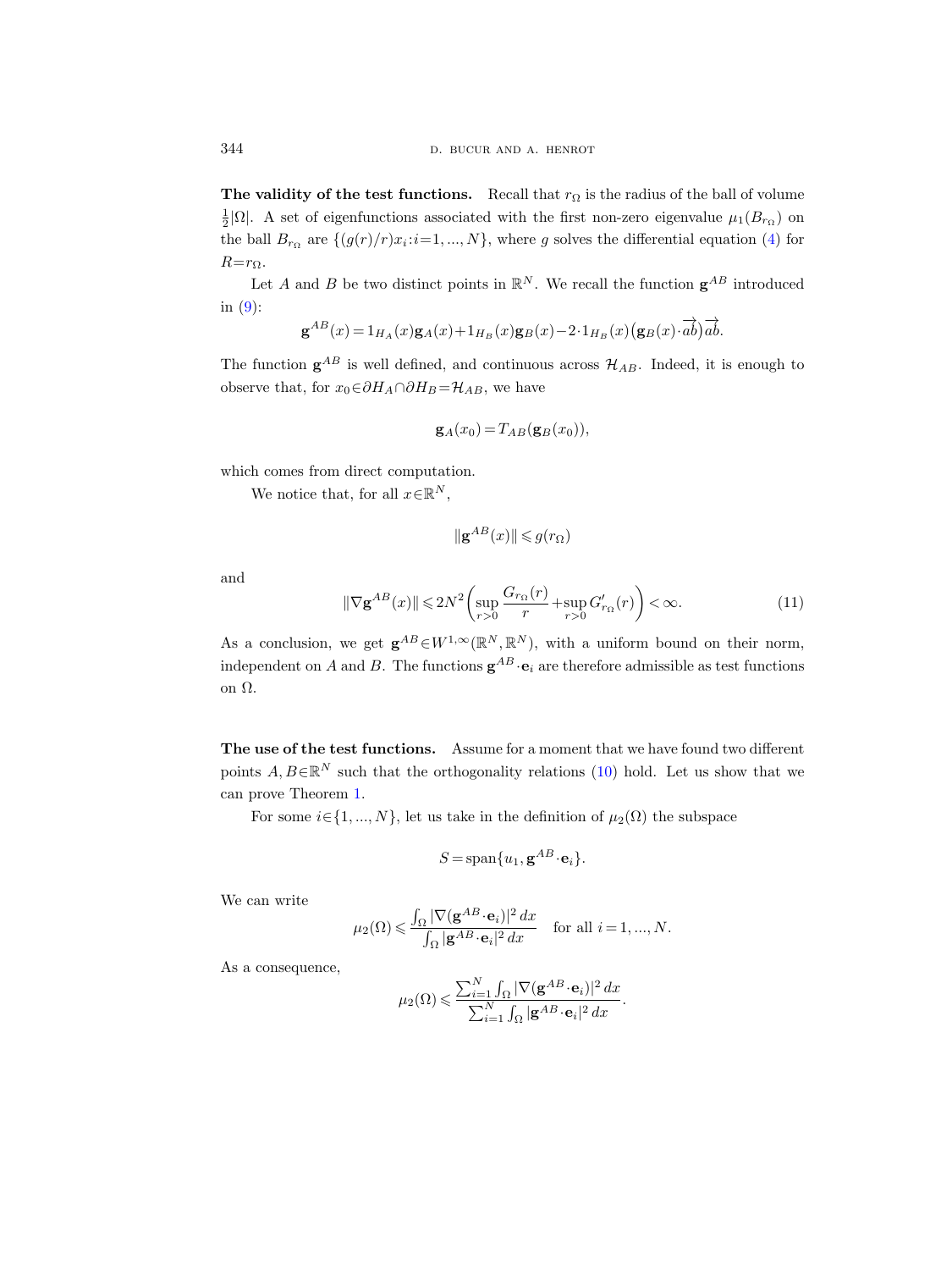Decomposing the sums over  $\Omega \cap H_A$  and  $\Omega \cap H_B$ , we get using [\(9\)](#page-5-0) (the computation is similar with the one in Weinberger's proof, see [\[12\]](#page-24-15)))

$$
\mu_2(\Omega) \leqslant \frac{\displaystyle \int_{H_A \cap \Omega} \left(G_{r_\Omega}^{\prime 2}(d_A(x)) + (N-1) \frac{G_{r_\Omega}^2(d_A(x))}{d_A^2(x)}\right) dx + \int_{H_B \cap \Omega} \left(G_{r_\Omega}^{\prime 2}(d_B(x)) + (N-1) \frac{G_{r_\Omega}^2(d_B(x))}{d_B^2(x)}\right) dx}{\displaystyle \int_{H_A \cap \Omega} G_{r_\Omega}^2(d_A(x)) \, dx + \int_{H_B \cap \Omega} G_{r_\Omega}^2(d_B(x)) \, dx} \\
$$

We displace the mass as follows: we split  $\Omega \setminus (B_{A,r_{\Omega}} \cup B_{B,r_{\Omega}})$  in two sets  $\Omega_A$  and  $\Omega_B$ , such that  $|\Omega_A| + |\Omega \cap B_{A,r_\Omega}| = \frac{1}{2} |\Omega|$ . By monotonicity of  $r \mapsto G_{r_\Omega}(r)$  and of

$$
r \longmapsto G_{r_{\Omega}}^{\prime 2}(r) + (N - 1) \frac{G_{r_{\Omega}}^2(r)}{r^2},
$$

for any couple of points  $x \in \Omega_A$  and  $y \in B_{A,r_\Omega} \backslash \Omega$  the following inequalities hold:

$$
\dfrac{G_{r_\Omega}^{\prime 2}(d_A(x))\!+\!(N\!-\!1)\dfrac{G_{r_\Omega}^2(d_A(x))}{d_A^2(x)}}{d_A^2(x)}<\dfrac{G_{r_\Omega}^{\prime 2}(d_A(y))\!+\!(N\!-\!1)\dfrac{G_{r_\Omega}^2(d_A(y))}{d_A^2(y)}}{d_A^2(y)},
$$
  

$$
G_{r_\Omega}^2(d_A(x))>G_{r_\Omega}^2(d_A(y)).
$$

We then formally displace the mass from  $\Omega_A$  to  $B_{A,r_\Omega}\setminus\Omega$ , and increase the Rayleigh quotient. We use the same argument for  $\Omega_B$  and  $B_{B,r_D} \setminus \Omega$ , finally getting that

$$
\begin{split} \frac{\displaystyle\int_{H_A\cap\Omega}\left(G_{r_\Omega}^{\prime 2}(d_A(x))+(N-1)\frac{G_{r_\Omega}^2(d_A(x))}{d_A^2(x)}\right)dx+\int_{H_B\cap\Omega}\left(G_{r_\Omega}^{\prime 2}(d_B(x))+(N-1)\frac{G_{r_\Omega}^2(d_B(x))}{d_B^2(x)}\right)dx}{\displaystyle\int_{H_A\cap\Omega}G_{r_\Omega}^2(d_A(x))\,dx+\int_{H_B\cap\Omega}G_{r_\Omega}^2(d_B(x))\,dx} \\ \leqslant &\frac{2\displaystyle\int_{B_{r_\Omega}}\left(G_{r_\Omega}^{\prime 2}(r)+(N-1)\frac{G_{r_\Omega}^2}{r^2}\right)dx}{\displaystyle^2\int_{B_{r_\Omega}}G_{r_\Omega}^2(r)\,dr}=\mu_1(B_{r_\Omega}). \end{split}
$$

Since  $\mu_1(B_{r_{\Omega}})$  is the second eigenvalue of the union of two disjoint balls of mass  $\frac{1}{2}|\Omega|$ , the inequality in Theorem [1](#page-2-0) follows.

If equality occurs, then  $H_A \cap \Omega$  and  $H_B \cap \Omega$  have to be balls of mass  $\frac{1}{2}|\Omega|$ , up to a set of zero Lebesgue measure. Indeed, if there is mass displacement on a set of positive measure, the inequality has to be strict. So, if equality occurs,  $\Omega$  is a.e. identical to the union of two disjoint balls of mass  $\frac{1}{2}|\Omega|$ .

Remark 4. If, for instance,  $\Omega$  is Lipschitz and equality occurs, then  $\Omega$  has to coincide with the union of the two balls. If we work only with regular sets without further geometric assumption, it might be possible that one removes from one ball a set of capacity zero and, from the other ball, a (small) set of positive capacity but of zero measure (say a piece of a smooth manifold of dimension  $N-1$ ). The removed set should be small enough such that the second non-trivial eigenvalue of the slitted ball is not smaller than the first eigenvalue of the genuine ball. In  $\mathbb{R}^2$ , this situation could occur if one removes a small segment from a diameter.

.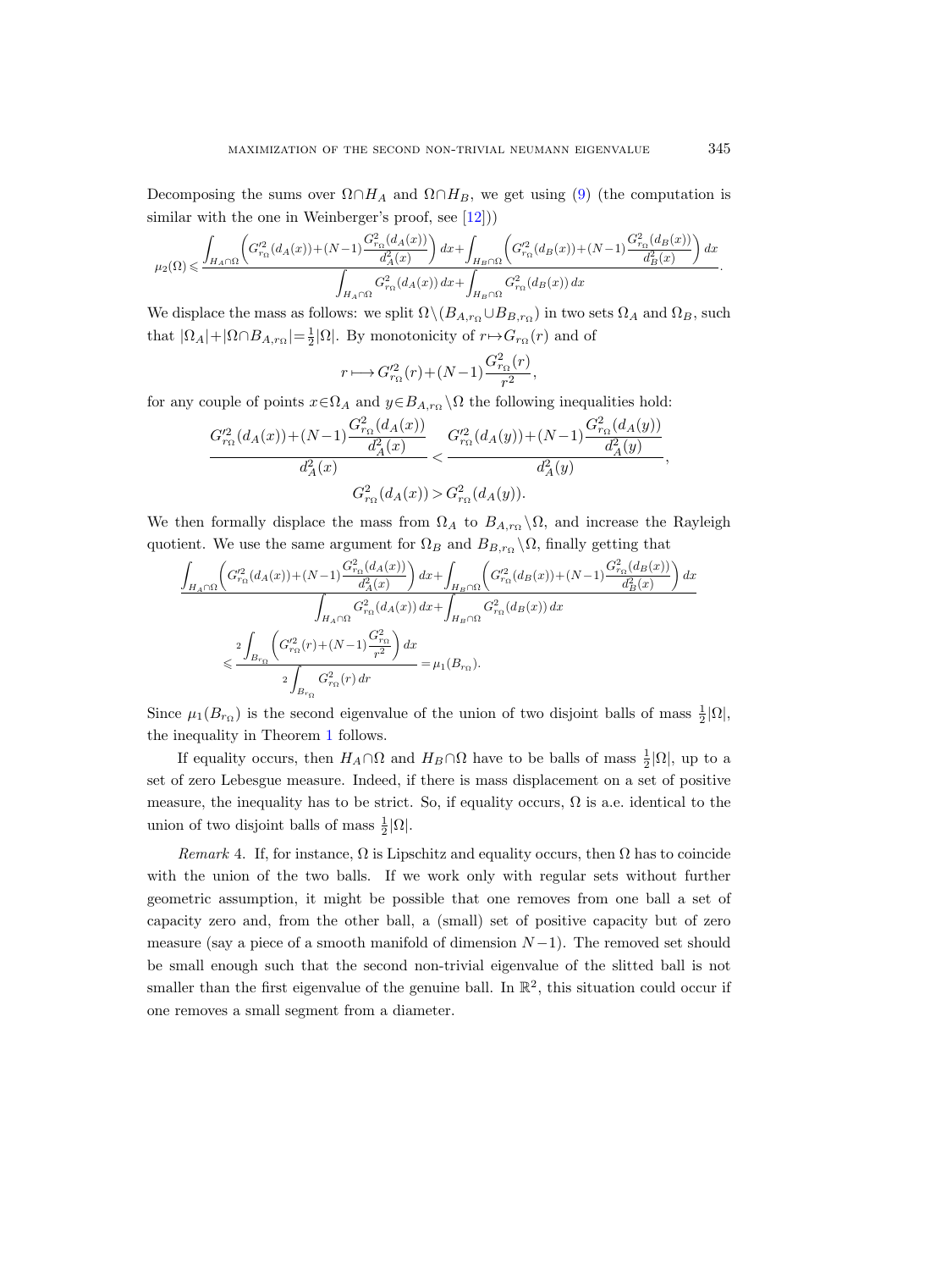Existence of the family of test functions. In order to complete the proof, it remains to justify the existence of two points  $A$  and  $B$  such that the orthogonality relations  $(10)$ hold true. We shall do this below, but we point out from the beginning that the proof works in an identical way, provided  $1_{\Omega}$  is replaced by a measurable function  $\varrho: \mathbb{R}^N \to [0, 1]$ with *bounded* support, and the first eigenfunction  $u_1$  is replaced by any measurable function u such that  $u_1_{\{g=0\}}=0$ ,  $\int_{\mathbb{R}^N} \varrho u^2 dx < \infty$  and  $\int_{\mathbb{R}^N} \varrho u dx = 0$ .

We give the following.

<span id="page-9-0"></span>LEMMA 5. Let  $A \neq B$  be two points of  $\mathbb{R}^N$ . Then, for all  $x \in \mathbb{R}^N$ ,

$$
\mathbf{g}_A(x) \cdot \overrightarrow{ab} > \mathbf{g}_B(x) \cdot \overrightarrow{ab}.
$$

Proof. The proof is immediate, by direct comparison.

<span id="page-9-1"></span>LEMMA 6. Assume that A and B are two points of  $\mathbb{R}^N$  such that

$$
\int_{\Omega} \mathbf{g}_A(x) \cdot \mathbf{e}_i dx = \int_{\Omega} \mathbf{g}_B(x) \cdot \mathbf{e}_i dx \quad \text{for all } i = 1, ..., N.
$$

Then, for all  $\mathbf{v} \in \mathbb{R}^N$ , we have

$$
\int_{\Omega} \mathbf{g}_A(x) \cdot \mathbf{v} \, dx = \int_{\Omega} \mathbf{g}_B(x) \cdot \mathbf{v} \, dx
$$

and  $A=B$ .

Proof. The first assertion is trivial and the second is a consequence of Lemma [5](#page-9-0) for

$$
\mathbf{v} = a\overrightarrow{b}.\tag{}
$$

In the sequel, we shall use a deformation argument in the framework of the topological degree theory (see for instance [\[9,](#page-24-16) Theorem 1]), in order to prove the following.

PROPOSITION 7. There exist two different points A and B such that the orthogo-nality relations [\(10\)](#page-6-1) hold true.

*Proof.* By rescaling, we may assume that  $\Omega \subseteq B_1$ , the ball centered at the origin of radius equal to 1. Let  $M \geq 20$  be fixed (the value 20 is chosen to be large enough with respect to the radius of  $B_1$ ). Denote

$$
\mathcal{D} = \{(X, Y) : X, Y \in \mathbb{R}^N \text{ and } X = Y\} \subseteq \mathbb{R}^{2N}.
$$

We introduce the function

$$
F: [-M, M]^{2N} \backslash \mathcal{D} \longrightarrow \mathbb{R}^{2N},
$$

 $\Box$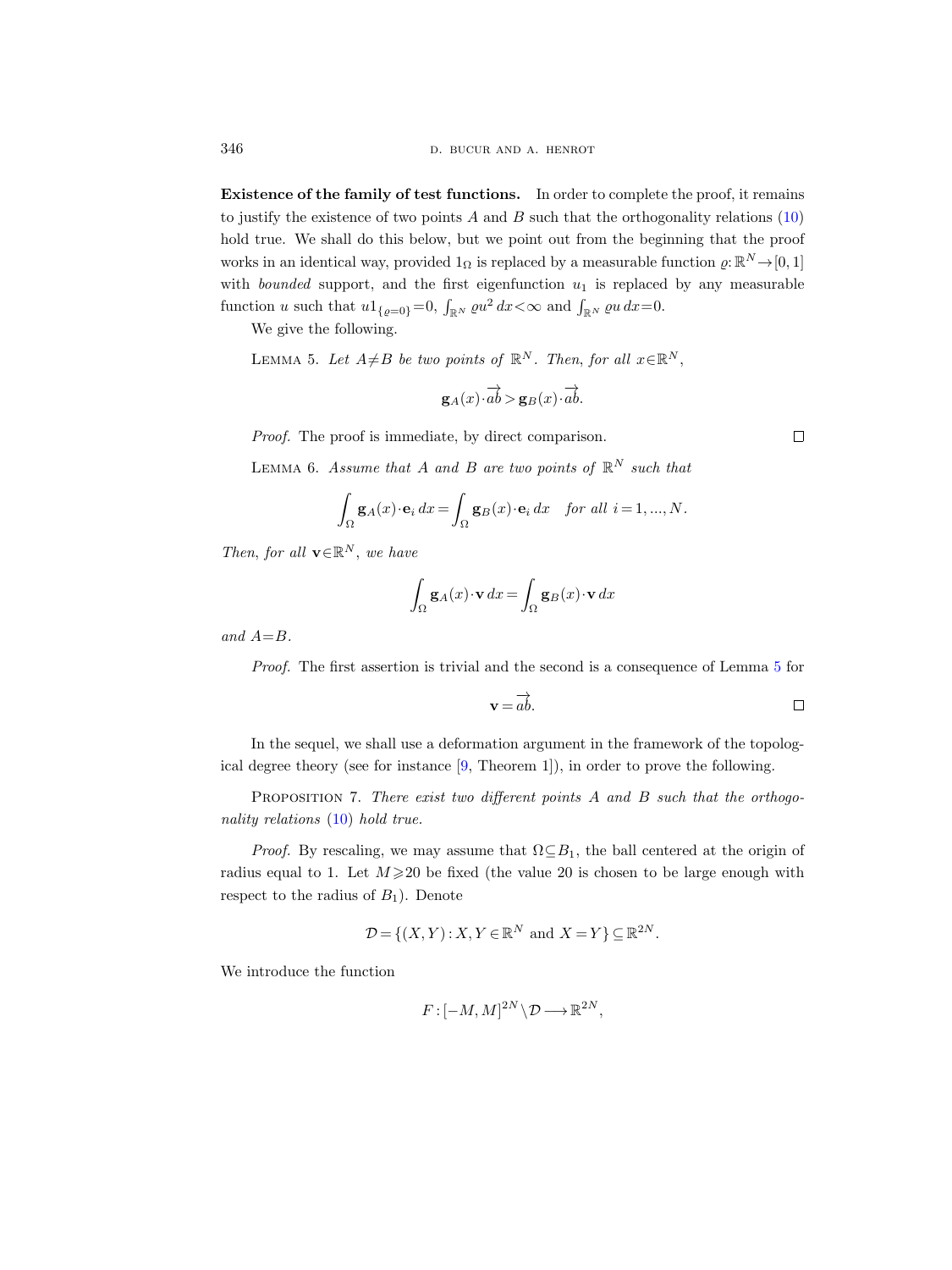by

$$
F(A, B) := \left( \int_{\Omega} \mathbf{g}^{AB} \cdot \mathbf{e}_i dx, \int_{\Omega} \mathbf{g}^{AB} \cdot \mathbf{e}_i u_1 dx \right).
$$

We want to prove that there exists a couple of points  $(A, B) \in [-M, M]^{2N} \backslash \mathcal{D}$  which make  $F$  vanish. So, we assume for contradiction that  $F$  does not vanish on its definition domain. We first observe that there exists  $\delta > 0$  such that, if  $(A, B) \in [-M, M]^{2N} \backslash \mathcal{D}$  and

$$
d_{\mathbb{R}^{2N}}((A,B),\mathcal{D})\leqslant \delta,
$$

then  $F$  cannot vanish at  $(A, B)$ . Indeed, assume for contradiction that

$$
(A_n, B_n) \in [-M, M]^{2N} \backslash \mathcal{D}
$$

is such that

$$
\int_{\Omega} \mathbf{g}^{A_n B_n} \cdot \mathbf{e}_i \, dx = 0 \quad \text{for all } i = 1, ..., N
$$

and  $d_{\mathbb{R}^{2N}}((A_n, B_n), \mathcal{D}) \rightarrow 0$ . Extracting a subsequence, we may assume that

$$
A_n \to A
$$
,  $B_n \to A$  and  $\frac{\overrightarrow{A_n B_n}}{\|A_n B_n\|} \to \mathbf{v} \in S^{N-1}$ .

Then, the a.e.-limit of the sequence of functions  $(g^{A_n B_n} \cdot v_n)_n$ , denoted for convenience  $\mathbf{g}^{AA}\cdot\mathbf{v}$ , has a constant sign, vanishing only on a zero-measure set. This contradicts

$$
\int_{\Omega} \mathbf{g}^{A_n B_n} \cdot \mathbf{v}_n \, dx = 0.
$$

So, let us denote

$$
V = \{ (A, B) \in \mathbb{R}^N \times \mathbb{R}^N : d_{\mathbb{R}^{2N}}((A, B), \mathcal{D}) \leq \delta \},
$$

and restrict the function F to  $[-M, M]^{2N} \backslash V$ .

Let  $B_{X^*,R}$  be a ball of some radius  $0 < R \le 1$  (the choice is free, but we should have in mind  $r_{\Omega}$ ), with a center  $X^*$  carefully chosen, that will be specified in the proof. For simplicity of the notation, we denote this ball  $B^*$ .

First deformation. We introduce for  $t \in [0, 1]$  the following family of functions

$$
F_t: [-M, M]^{2N} \backslash V \longrightarrow \mathbb{R}^{2N},
$$

by

$$
F_t(A, B) = \left( \int_{\Omega} \mathbf{g}^{AB} \cdot \mathbf{e}_i dx, (1-t) \int_{\Omega} \mathbf{g}^{AB} \cdot \mathbf{e}_i u_1 dx + t \int_{B^*} \mathbf{g}^{AB} \cdot \mathbf{e}_i dx \right).
$$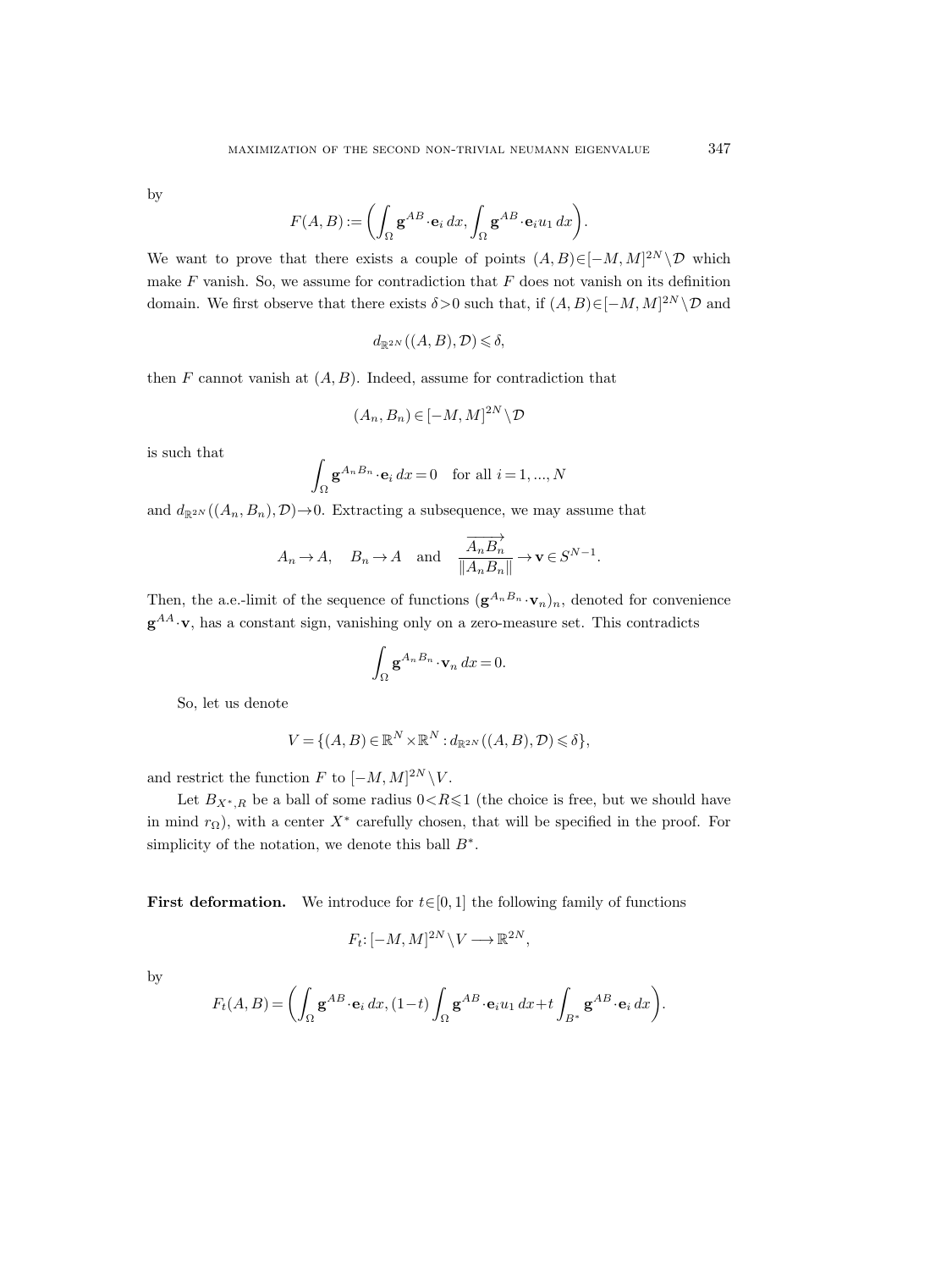Clearly, this family is continuous in t, and  $F_0 \equiv F$ . We shall prove that, for a specific position of the center  $X^*$  of the ball  $B^*$ , for every  $t \in [0, 1]$  the function  $F_t$  cannot vanish on  $\partial([-M, M]^{2N} \backslash V)$ .

Assume that, for some  $(A, B) \in \partial([-M, M]^{2N} \backslash V)$  and some  $t \in (0, 1]$ , we have

$$
F_t(A, B) = 0.
$$

We shall first focus only on the first N coordinates of  $F_t(A, B)$ , which depend neither on t nor on  $B^*$ . This will give important information on the possible positions of the points  $(A, B)$ .

Indeed, we start observing that  $(A, B) \notin \partial V$ . This is a consequence of the choice of  $\delta$ above. It remains that  $(A, B) \in \partial([-M, M]^{2N})$ . In other words, at least one of the points A or B is at distance at least M from the origin (hence at least  $M-1$  from  $\Omega$ ).

Case 1. Assume the point B is at distance at least  $M-1$  from  $\Omega$ . Let C be the cone with vertex  $B$ , tangent to the ball  $B_1$ . If the point A does not belong to the cone  $\mathcal{C}$ , then denoting  $O'$  the projection of  $O$  on the line  $AB$ , we cannot have

$$
\int_{\Omega} \mathbf{g}^{AB} \cdot \overrightarrow{O'O} \, dx = 0,
$$

since the function  $\mathbf{g}^{AB}\cdot \overrightarrow{O'O}$  has constant sign on  $\Omega$ . Therefore, A has to belong to the cone. Moreover, in this situation, the point  $A$  has to belong as well to the annulus  $B_{B,M+1} \backslash B_{B,M-1}$ . Indeed, if A does not belong to this annulus, we cannot have

$$
\int_{\Omega} \mathbf{g}^{AB} \cdot \overrightarrow{BO} \, dx = 0,
$$

since, this time, the function  $\mathbf{g}^{AB} \cdot \overrightarrow{BO}$  has constant sign on  $\Omega$  (positive if A is between the ball  $B_1$  and  $B$ , negative if the ball  $B_1$  is between A and  $B$ ). This means that  $A \in \mathcal{C} \cap (B_{B,M+1} \setminus B_{B,M-1})$ , which by simple computation leads to  $A \in \mathcal{B}_{\sqrt{2}}$ .

The main consequence is that the distance from A to O is not larger than  $\sqrt{2}$ , and The main consequence is that the distance from A to O is not larger than  $\sqrt{2}$ , and hence, by the construction of the function  $\mathbf{g}^{AB}$ , its action on the domain  $\Omega$  is entirely given by A, since  $\Omega$  is covered by  $H_A$  only. In other words, the point B does not influence the integrals in [\(10\)](#page-6-1), and  $\mathbf{g}^{AB} = \mathbf{g}_A$  on  $\Omega$ . Moreover, from Lemma [6,](#page-9-1) we get that the position of A satisfying  $F_t(A, B)=0$  is uniquely determined, for every B far away from  $Ω$ .

For B far away and A fixed as above, let us look now to the linear form

$$
\mathbf{v} \stackrel{L}{\longmapsto} \int_{\Omega} \mathbf{g}^{AB} \cdot \mathbf{v} u_1 \, dx.
$$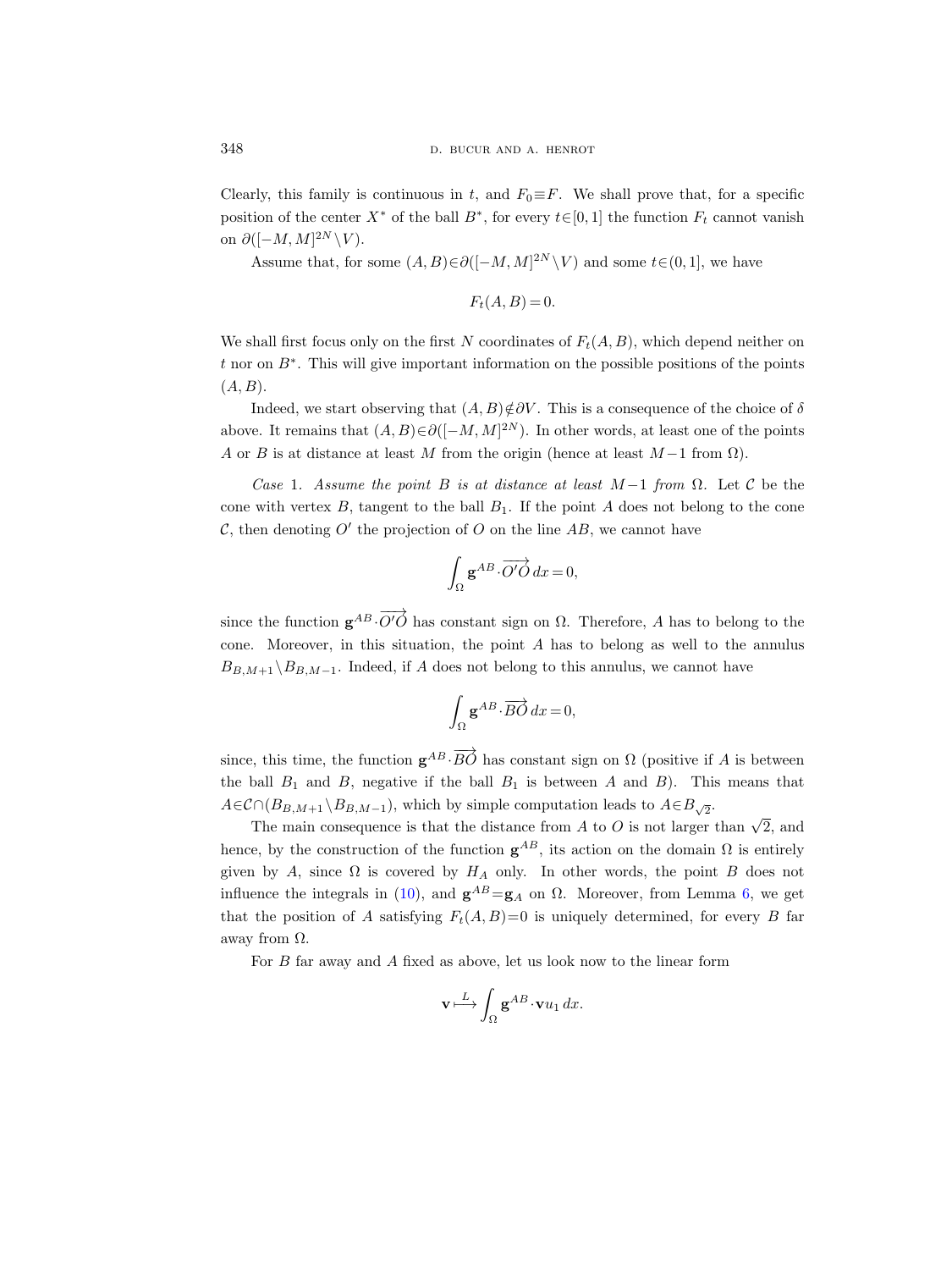This form is not identically vanishing, otherwise for the couple  $(A, B)$  the function F vanishes. Consequently, the kernel of this form is an hyperplane, denoted K. Let  $\xi \in S^{N-1}$ be orthogonal to K such that  $\int_{\Omega}$ **g**<sub>A</sub> ·  $\xi u_1 dx>0$ . We choose the center of the ball  $X^*$  to be given by  $A+3\sqrt{2}\xi$ . With this choice, the ball  $B^*$  does not intersect  $B_1$  and is fully covered by  $H_A$  (recall that  $M \geq 20$ ). Consequently,

$$
\mathbf{v} \longmapsto \int_{B^*} \frac{G_R(d_A(x))}{d_A(x)} \overrightarrow{Ax} \cdot \mathbf{v} \, dx
$$

has the same kernel K and has the same sign as L. In other words, for every  $t \in [0, 1]$ ,

$$
\mathbf{v} \longmapsto (1-t) \int_{\Omega} \mathbf{g}^{AB} \cdot \mathbf{v} u_1 \, dx + t \int_{B^*} \frac{G_R(d_A(x))}{d_A(x)} \overrightarrow{Ax} \cdot \mathbf{v} \, dx
$$

vanishes only for  $\mathbf{v} \in \mathcal{K}$ .

At least one of the vectors  $\mathbf{e}_1, ..., \mathbf{e}_N$  does not belong to K. Consequently, among the  $N$  terms

$$
(1-t)\int_{\Omega}\mathbf{g}^{AB}\cdot\mathbf{e}_iu_1\,dx+t\int_{B^*}\frac{G_R(d_A(x))}{d_A(x)}\overrightarrow{Ax}\cdot\mathbf{e}_i\,dx,\quad i=1,...,N,
$$

at least one is not vanishing. The conclusion is that, for every  $t \in [0, 1]$ , the function  $F_t$ cannot vanish on  $\partial([-M, M]^{2N} \backslash V)$ .

Case 2. Assume the point A is at distance at least  $M-1$  from  $\Omega$ . In this case, only the point B acts on  $\Omega$ , as in the previous case, and  $B \in B_{\sqrt{2}}$ . The only thing which differs, is the expression of the function  $F_t$ , which becomes

$$
F_t(A, B) = \left( \int_{\Omega} \mathbf{g}_B \cdot \mathbf{e}_i - 2 (\mathbf{g}_B \cdot \overrightarrow{ab}) (\overrightarrow{ab} \cdot \mathbf{e}_i) dx, \right. \n(1-t) \int_{\Omega} \mathbf{g}_B \cdot \mathbf{e}_i u_1 - 2 (\mathbf{g}_B \cdot \overrightarrow{ab}) (\overrightarrow{ab} \cdot \mathbf{e}_i) u_1 dx + t \int_{B^*} \mathbf{g}_B \cdot \mathbf{e}_i - 2 (\mathbf{g}_B \cdot \overrightarrow{ab}) (\overrightarrow{ab} \cdot \mathbf{e}_i)) \right).
$$

In other words, we have

$$
F_t(A, B) = \left( \int_{\Omega} \mathbf{g}_B \cdot T_{AB}(\mathbf{e}_i) dx, (1-t) \int_{\Omega} \mathbf{g}_B \cdot T_{AB}(\mathbf{e}_i) u_1 dx + t \int_{B^*} \mathbf{g}_B \cdot T_{AB}(\mathbf{e}_i) \right).
$$

Again, as in case 1, if  $F_t(A, B)=0$ , then B has to coincide with the same point A, in the preceding case.

For the point  $X^*$  introduced in case 1, we cannot have, for all  $e_i$ ,

$$
(1-t)\int_{\Omega} \mathbf{g}_B \cdot T_{AB}(\mathbf{e}_i) u_1 dx + t \int_{B^*} \mathbf{g}_B \cdot T_{AB}(\mathbf{e}_i) = 0,
$$

since the range of  $T_{AB}$  is of dimension N.

At that stage, we have proved that the topological degrees of  $F_0$  and  $F_1$  coincide:  $d(F_0, [-M, M]^{2N} \setminus V, 0) = d(F_1, [-M, M]^{2N} \setminus V, 0)$ . We are now going to consider a second continuous deformation which will further simplify the functional.

 $\Box$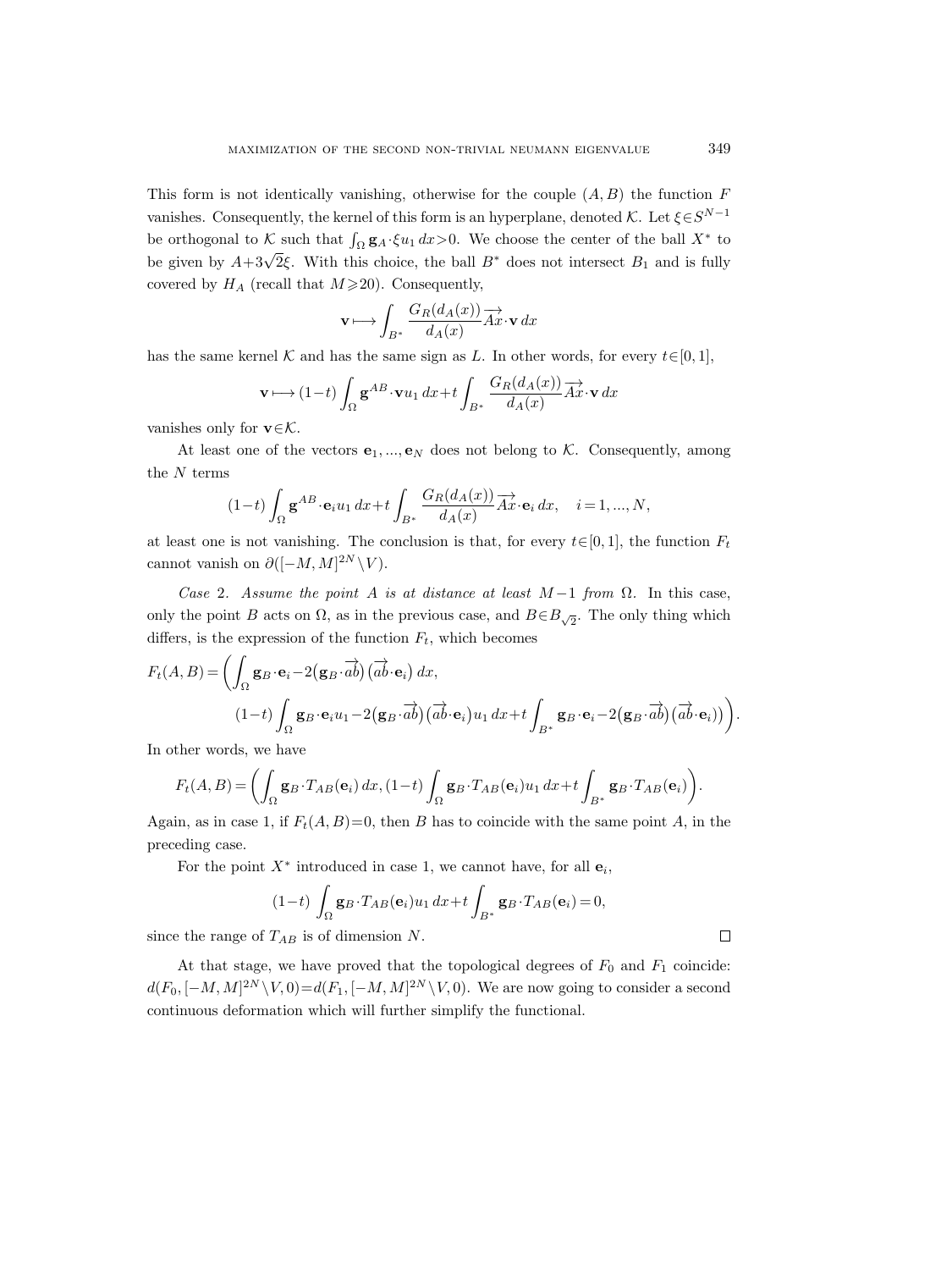**Second deformation.** Let  $B^{\sharp}$  be the ball obtained by symmetry of  $B^*$  with respect to the origin. We define the continuous deformation  $G: [0,1] \times \mathbb{R}^{2N} \to \mathbb{R}^{2N}$  by

$$
G_t(A, B) = \left( (1-t) \int_{\Omega} \mathbf{g}^{AB} \cdot \mathbf{e}_i dx + t \int_{B^{\sharp}} \mathbf{g}^{AB} \cdot \mathbf{e}_i dx, \int_{B^*} \mathbf{g}^{AB} \cdot \mathbf{e}_i dx \right).
$$

Similarly to case 1, we do not vary the last N coordinates of  $G_t$ , which are of the same nature as the first N coordinates of  $F_t$ . Consequently, if  $G_t(A, B)=0$  for some t and one of the point  $(A, B) \in \partial ([-M, M]^{2N} \backslash V)$ , then the other one has to be the center of  $B^*$ , which is the only point which satisfies  $\int_{B^*} \mathbf{g}^{AB} \cdot \mathbf{v} \, dx = 0$  for all **v**. Note that we possibly decrease the value  $\delta$  in the computation of V, such that V is also suitable for  $B^*$ . Taking a unit vector **v** parallel with the line  $X^*O$ , one can notice that

$$
(1-t)\int_{\Omega}\mathbf{g}_{X^*}\cdot\mathbf{v}\,dx+t\int_{B^{\sharp}}\mathbf{g}_{X^*}\cdot\mathbf{v}\,dx
$$

cannot vanish, since both integrals have the same sign.

As  $G_0 = F_1$ , we can glue the two continuous deformations and notice that they do not vanish on  $\partial([-M, M]^{2N} \backslash V)$ , so in view of [\[9,](#page-24-16) Theorem 1] they have the same topological degree:

$$
d(F, [-M, M]^{2N} \backslash V, 0) = d(F_1, [-M, M]^{2N} \backslash V, 0) = d(G_1, [-M, M]^{2N} \backslash V, 0).
$$

We shall compute in the sequel the topological degree of  $G_1$  and we shall prove that it equals 2. As a consequence,  $F$  has at least one zero, so we conclude the proof.

#### Computation of the topological degree of  $G_1$  at zero. There are two steps.

Step 1. The zeros of the function  $G_1$ . We may assume, without loosing generality, that the center of B<sup>\*</sup> is  $X^* = (3\sqrt{2}, 0, ..., 0)$  and the center of B<sup>‡</sup> is  $X^{\sharp} = (-3\sqrt{2}, 0, ..., 0)$  $(2,0,...,0).$ We claim that the only zeros of the function  $G_1$  are the couples  $(X^*, X^{\sharp})$  and  $(X\sharp, X^*)$ . Assume that A and B are such that  $G_1(A, B)=0$ . Then,

$$
\int_{B^{\sharp}} \mathbf{g}^{AB} \cdot \mathbf{v} \, dx = \int_{B^*} \mathbf{g}^{AB} \cdot \mathbf{v} \, dx = 0 \quad \text{for all } \mathbf{v} \in \mathbb{R}^N.
$$

Assume for contradiction that  $X^* \notin AB$ . Denoting by X' the projection of  $X^*$  on the line AB, and taking  $\mathbf{v} = \overline{X'X^*}$ , one has

$$
\int_{B^*} \mathbf{g}^{AB} \cdot \mathbf{v} \, dx \neq 0,
$$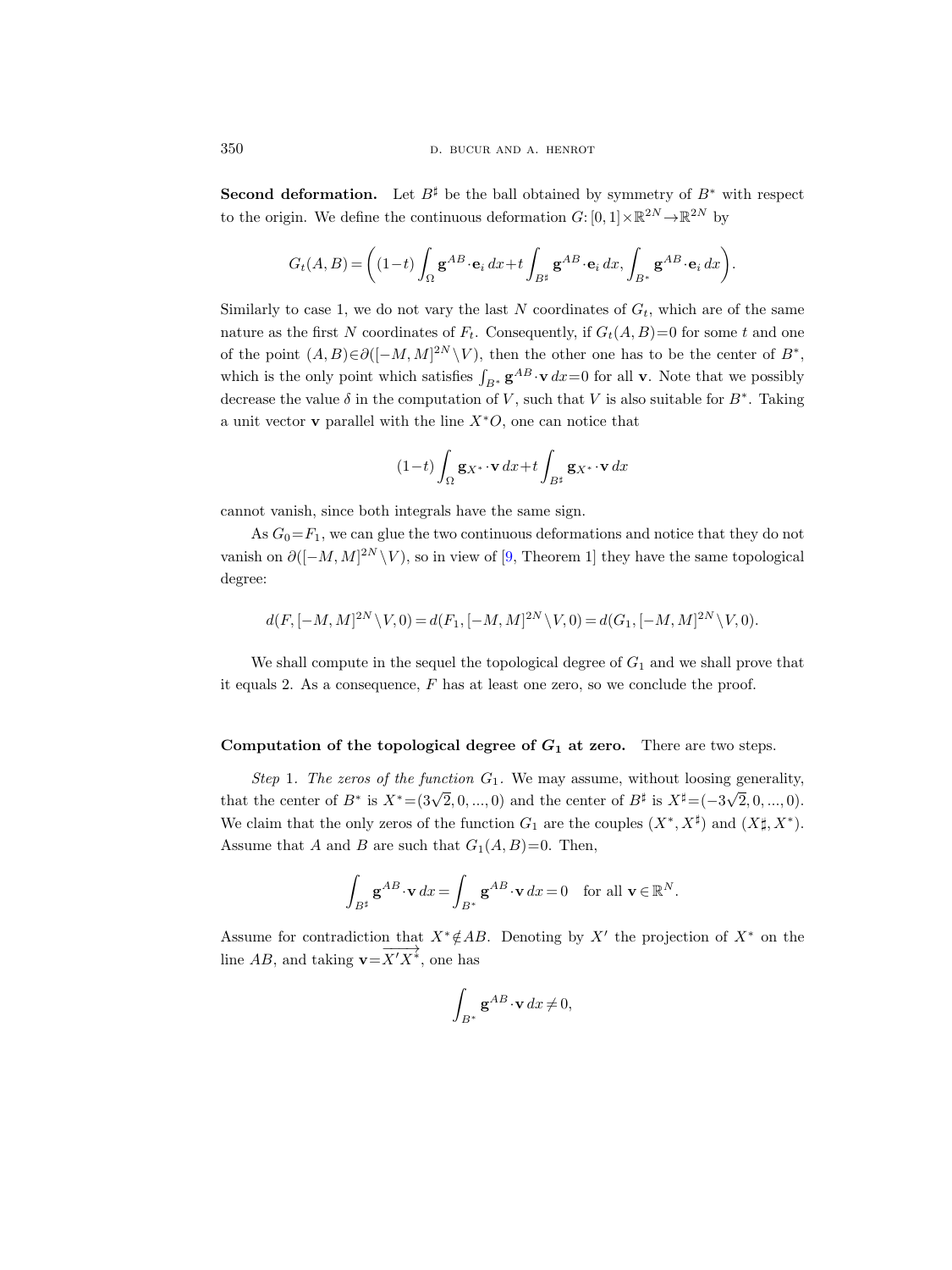as a consequence of the structure of the function  $g^{AB}$  and the symmetry of the ball. Indeed, the function  $\mathbf{g}^{AB} \cdot \mathbf{v}$  is odd with respect to the hyperplane containing the line AB and orthogonal to v, and has constant sign on each half-space defined by this hyperplane. As this hyperplane does not cut the ball into two half-balls, the integral  $\int_{B^*} \mathbf{g}^{AB} \cdot \mathbf{v} \, dx$ cannot vanish. Consequently,  $X^* \in AB$ , and similarly  $X^{\sharp} \in AB$ .

Let  $x_A$  and  $x_B$  be the abscissas of the points A and B, and let  $x_M = \frac{1}{2}(x_A + x_B)$  be the abscissa of the midpoint  $M$ . We discuss with respect to the possible values of  $x_M$ .

• If  $x_M \in [-3]$ √  $2 + R, 3$ √  $[2-R]$ , then each ball is completely contained in one of the two half-spaces, consequently, using the uniqueness given by Lemma [6,](#page-9-1) we get that the two points have to coincide with the two centres of the balls.

• Let us prove that it is not possible that  $x_M \in (-\inf, -3]$  $\sqrt{2}+R$ )∪ $(3\sqrt{2}-R,\infty)$ . Indeed, in that case, the two balls would be in the same half-space, and the uniqueness result of Lemma  $6$  would imply that the same point  $A$  or  $B$  should be the center of each ball. √ √

• At last if  $x_M \in [-3]$  $2-R$ ,  $-3$  $\sqrt{2}$ +R]∪[3 $\sqrt{2}$ −R, 3  $[2+R]$ , one of the two balls is completely contained in the half-space  $H_A$  or  $H_B$  which fixes its center at A or B. Taking  $\overrightarrow{P}$  now  $\overrightarrow{v} = \overrightarrow{AB}$ , and since the other ball is between A and B, we see that the function  $g^{AB}$ .  $\overrightarrow{AB}$  has a constant sign on this ball which prevents the integral to be zero and make this case impossible.

Thus, we are always in the first case: this gives the conclusion.

Step 2. Computation of the sign of the Jacobian of  $G_1$  at its zeros. The partial derivatives of the function  $G_1$ , as function of A and B, can be computed explicitly.

We have the following general formula. Let  $h: [0, \infty) \to \mathbb{R}^*_+$  be of class  $C^1$  and  $B_{O,R}$ be the ball centered at O of radius R. For every  $i=1, ..., N$ , we denote

$$
f_i^{O,R}(A) = \int_{B_{O,R}} h(d_A(Y))(y_i - x_i) dy,
$$

where  $A=(x_i)_i$  and  $Y=(y_i)_i$ . Then, we compute the derivatives at the center of the ball  $A=O$ :

$$
\frac{\partial f_i^{O,R}}{\partial x_j}\bigg|_{A=O} = \int_{B_{O,R}} \left( h'(d_O(Y)) \frac{(x_j - y_j)(y_i - x_i)}{d_O(Y)} + h(d_O(Y)) (-\delta_{ij}) \right) dy.
$$

For  $i\neq j$ , we get

$$
\frac{\partial f_i^{O,R}}{\partial x_j}(O) = 0.
$$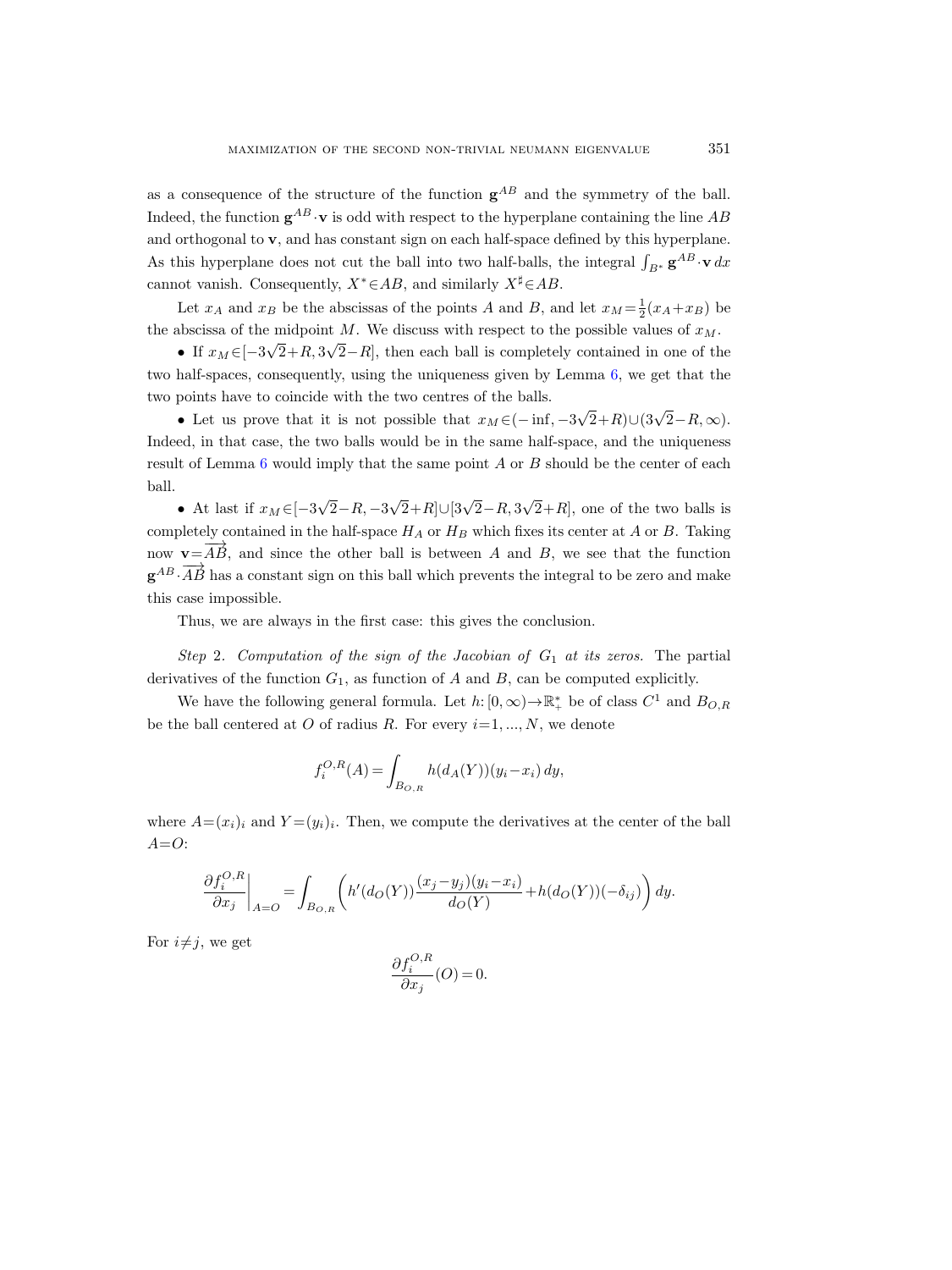For  $i=j$ , we get

$$
\frac{\partial f_i^{O,R}}{\partial x_i}\Big|_{A=O} = -\int_{B_{O,R}} h'(d_O(Y)) \frac{(y_i - x_i)^2}{d_O(Y)} + h(d_O(Y)) dy
$$
  
\n
$$
= -\int_{B_{O,R}} \frac{\partial}{\partial y_i} [h(d_O(Y))(y_i - x_i)] dy
$$
  
\n
$$
= -\int_{\partial B_R} h(d_O(Y))(y_i - x_i) n_i d\sigma_Y
$$
  
\n
$$
= -Rh(R) \int_{\partial B_{O,R}} n_i^2 d\sigma_Y
$$
  
\n
$$
= -\frac{Rh(R)P(B(0,R))}{N}
$$
  
\n
$$
= -\omega_N R^N h(R).
$$

In a similar manner, for a fixed point  $A=(x_i^A)$ , and for variable points  $B=(x_i)_i$ , we consider the generic function

$$
f_i^{A,O,R}(B)\!=\!\int_{B_{O,R}}h(d_B(Y))\frac{(x_i\!-\!x_i^A)\big(\overrightarrow{AB}\!\cdot\!\overrightarrow{BY}\big)}{\|AB\|^2}\,dy,
$$

We assume that A and O are both on the first axis, so that  $\overrightarrow{AO} = \beta \mathbf{e}_1$ , for some  $\beta \in \mathbb{R}^*$ . Denoting  $O_{\varepsilon} = (x_1^O + \varepsilon, x_2^O, ..., x_N^O)$ , we have

$$
\frac{\partial f_1^{A,O,R}}{\partial x_1}\bigg|_{B=O} = \frac{d}{d\varepsilon} \bigg(\int_{B_{O,R}} h(d_{O_{\varepsilon}}(Y)) \frac{(\beta+\varepsilon)((\beta+\varepsilon)\mathbf{e}_1 \cdot \overline{O_\varepsilon Y})}{(\beta+\varepsilon)^2} dy\bigg)\bigg|_{\varepsilon=0}
$$
  
= 
$$
-\frac{R}{N} \int_{\partial B_{O,R}} h(d_O(Y)) d\sigma_Y.
$$

For  $i \geqslant 2$ , we have  $\overrightarrow{AO}_{\varepsilon} = \overrightarrow{AO} + \varepsilon \mathbf{e}_i$  and, plugging in the definition of  $f_1$ , we get

$$
\frac{\partial f_1^{A,O,R}}{\partial x_i}\bigg|_{B=O} = \int_{B_{O,R}} h'(d_O(Y)) \frac{(-y_i)}{d_O(Y)} (y_1 - x_1^O) dy + \int_{B_{O,R}} h(d_O(Y)) \frac{y_i}{\beta} dy = 0.
$$

In order to compute  $(\partial f_2^{A,O,R}/\partial x_1)|_{B=O}$ , we consider the perturbation

$$
O_{\varepsilon} = (x_1^O + \varepsilon, x_2^O, ..., x_N^O),
$$

and notice that

$$
f_2^{A,O,R}(O_{\varepsilon}) = 0.
$$

In order to compute  $(\partial f_2^{A,O,R}/\partial x_2)|_{B=O}$ , we consider the perturbation

$$
O_{\varepsilon} = (x_1^O, x_2^O + \varepsilon, ..., x_N^O),
$$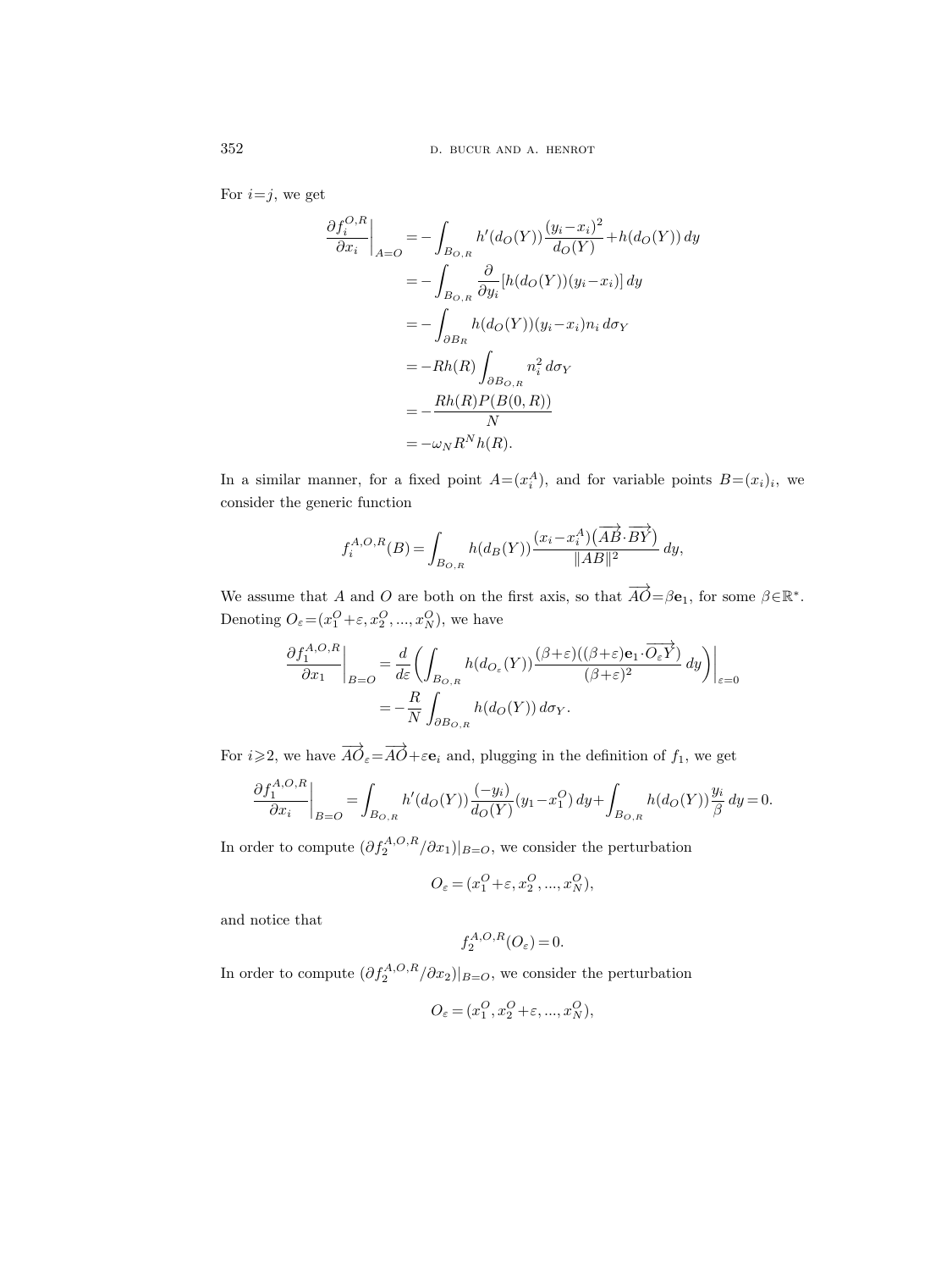and notice that

$$
f_2^{A,O,R}(O_{\varepsilon}) = \int_{B_{O,R}} h(d_{O_{\varepsilon}}(Y)) \frac{\varepsilon(\beta(y_1 - x_1^O) + \varepsilon(y_2 - \varepsilon))}{\beta^2 + \varepsilon^2},
$$

and

$$
\frac{\partial f_2^{A,O,R}}{\partial x_2}\bigg|_{B=O} = \int_{B_{O,R}} h'(d_O(Y)) \frac{-y_2}{d_O(Y)} \cdot 0 \, dy + \int_{B_{O,R}} h(d_O(Y)) \frac{y_1 - x_1^O}{\beta} \, dy = 0.
$$

In order to compute  $(\partial f_2^{A,O,R}/\partial x_i)|_{B=O}, i \geq 3$ , we consider the perturbation

$$
\overrightarrow{AO_{\varepsilon}} = \beta \mathbf{e}_1 + \varepsilon \mathbf{e}_i,
$$

and notice that

$$
f_2^{A,O,R}(O_{\varepsilon}) = 0.
$$

For the computation of the Jacobian of  $G_1$  at the points  $(X^{\sharp}, X^*)$  and  $(X^*, X^{\sharp})$ , we recall that

$$
G_1(A, B) = \left( \int_{B^{\sharp}} \mathbf{g}^{AB} \cdot \mathbf{e}_i dx, \int_{B^{\ast}} \mathbf{g}^{AB} \cdot \mathbf{e}_i dx \right), \quad i = 1, ..., N.
$$

Around the zero  $(X^{\sharp}, X^*)$ , the expression of  $G_1$  is

$$
\bigg(\int_{B^{\sharp}}\mathbf{g}_{A}\cdot\mathbf{e}_{i}\,dx,\int_{B^{\ast}}\mathbf{g}_{B}\cdot\mathbf{e}_{i}\,dx-2\mathbf{g}_{B}\cdot\overrightarrow{AB}\frac{\overrightarrow{AB}\cdot\mathbf{e}_{i}}{\|AB\|^{2}}\bigg),\quad i=1,...,N,
$$

or, in terms of our notation,

$$
G_1(A, B) = (f_i^{X^\sharp, R}(A), f_i^{A, X^*, R}(B)), \quad i = 1, ..., N,
$$

with  $h(r) = G_R(r)/r$ . Then, the Jacobian matrix at  $(X^{\sharp}, X^*)$  is diagonal, with all elements on the diagonal equal to  $-\omega_N R^N h(R)$ , except the one on position  $(N+1, N+1)$ , which equals  $\omega_N R^N h(R)$ . Its determinant equals

$$
-(\omega_N R^N h(R))^{2N},
$$

which is a negative number.

The same value is obtained at the point  $(X^*, X^{\sharp})$ , as the sign of  $\beta$  does not influence the value of the derivatives.

As conclusion, the topological degree of  $F$  at zero is equal to 2, which leads to the existence of (at least) two solutions of  $F(A, B) = 0$  in  $[-M, M]^{2N} \backslash V$ .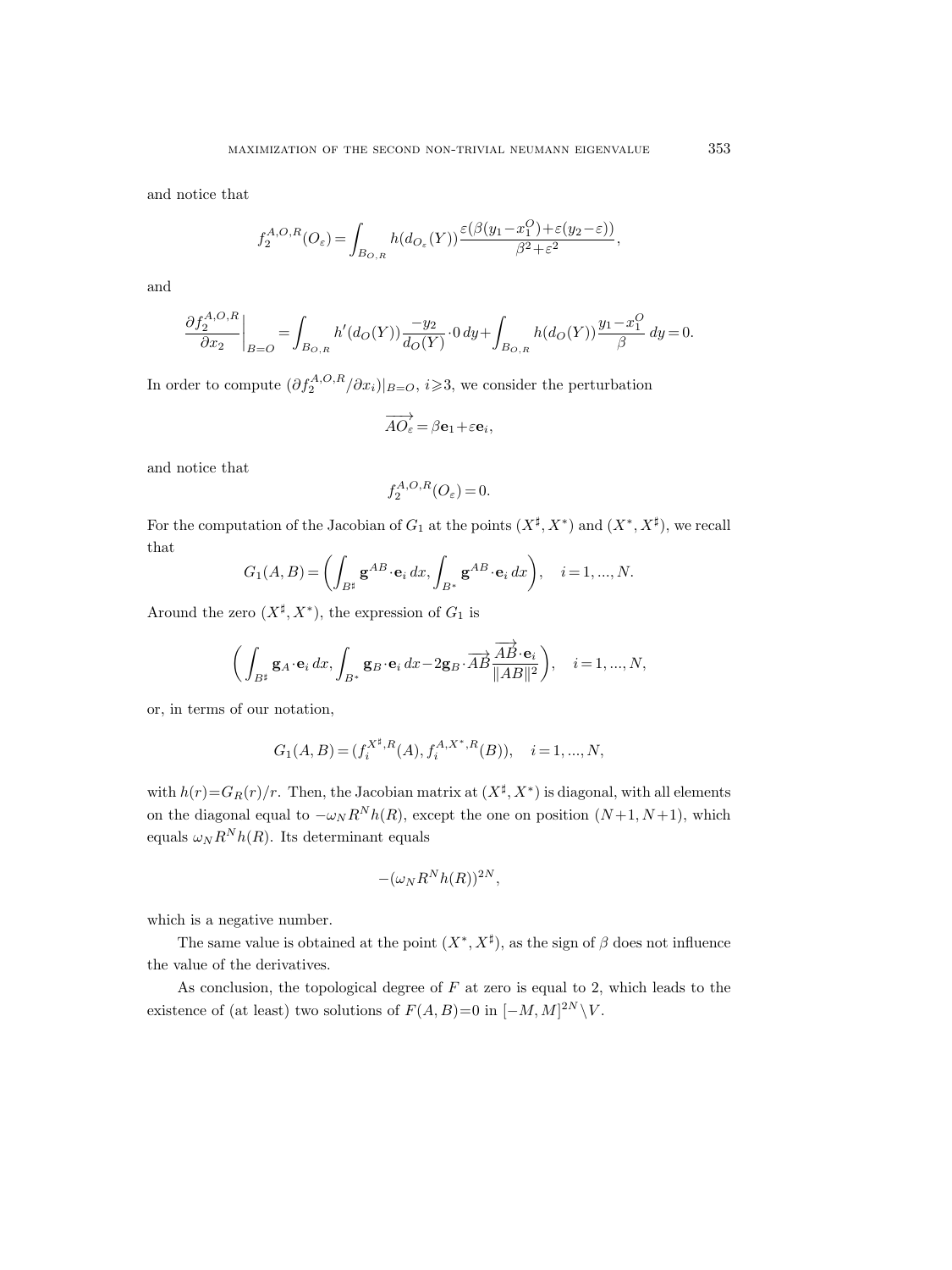354 D. BUCUR AND A. HENROT

#### 3. Proof of Theorem [3](#page-2-1)

<span id="page-17-0"></span>In this section we shall prove Theorem [3.](#page-2-1) We start with the following observation. In [\(1\)](#page-2-2), one can replace  $C_c^{\infty}(\mathbb{R}^N)$  with  $W^{1,\infty}(\mathbb{R}^N)$ . Indeed, for a function  $u \in W^{1,\infty}(\mathbb{R}^N)$  such that  $\int_{\mathbb{R}^N} \varrho u \, dx = 0$ , both terms  $\int_{\mathbb{R}^N} \varrho u^2 \, dx$  and  $\int_{\mathbb{R}^N} \varrho |\nabla u|^2 \, dx$  are well defined. Moreover, there exists a sequence of functions  $\varphi_n \in C_c^{\infty}(\mathbb{R}^N)$  such that

$$
\int_{\mathbb{R}^N} \varrho \varphi_n \, dx = 0 \quad \text{and} \quad \lim_{n \to \infty} \int_{\mathbb{R}^N} \varrho \left( |\nabla \varphi_n - \nabla u|^2 + |\varphi_n - u|^2 \right) dx = 0.
$$

The construction is standard by cut-off and convolution, one has to be careful only to the orthogonality on  $\varrho$ . Let  $\varphi \in C_c^{\infty}(\mathbb{R}^N, [0,1])$  be such that  $\varphi=1$  on  $B_1$  and  $\varphi=0$  on  $\mathbb{R}^N \setminus B_2$ . We introduce, for every  $\delta > 0$ ,  $\varphi_\delta(x) := \varphi(\delta x)$  and the constant  $c_\delta$  such that

$$
\int_{\mathbb{R}^N} \varrho \varphi_\delta(u - c_\delta) \, dx = 0.
$$

We observe that

$$
c_{\delta} \int_{\mathbb{R}^N} \varrho \varphi_{\delta} \, dx = \int_{\mathbb{R}^N} \varrho \varphi_{\delta} u \, dx,
$$

and for  $\delta \rightarrow 0$  we get  $c_{\delta} \rightarrow 0$ . This is a consequence of

$$
\lim_{\delta \to 0} \int_{\mathbb{R}^N} \varrho (|\nabla(\varphi_\delta u) - \nabla u|^2 + |\varphi_\delta u - u|^2) \, dx = 0.
$$

Now, for fixed  $\delta > 0$ , we consider a convolution kernel  $(\xi_{\varepsilon})_{\varepsilon}$  and a constant  $c_{\delta,\varepsilon}$  such that

$$
\int_{\mathbb{R}^N} \varrho \xi_{\varepsilon} * (\varphi_\delta(u - c_{\delta,\varepsilon})) \, dx = 0.
$$

On the one hand

$$
c_{\delta,\varepsilon}\int_{\mathbb{R}^N}\varrho \xi_{\varepsilon}*\varphi_{\delta}\,dx=\int_{\mathbb{R}^N}\varrho \xi_{\varepsilon}*(\varphi_{\delta} u)\,dx,
$$

and hence, for  $\varepsilon \rightarrow 0$ , we get  $c_{\delta,\varepsilon} \rightarrow c_{\delta}$ . On the other hand,

$$
\lim_{\varepsilon \to 0} \int_{\mathbb{R}^N} \varrho(|\nabla(\xi_{\varepsilon} * (\varphi_{\delta} u)) - \nabla(\varphi_{\delta} u)|^2 + |\xi_{\varepsilon} * (\varphi_{\delta} u) - \varphi_{\delta} u|^2) dx = 0,
$$

which concludes the proof, by a diagonal argument.

The case  $k=1$  (extension of the Szegö–Weinberger result). Since inequality [\(2\)](#page-2-3) that we want to prove is scale invariant, we may assume that  $\int_{\mathbb{R}^N} \varrho \, dx = 1$ . Let  $r_1$  be the radius of the ball of volume equal to 1.

If  $\varrho$  has bounded support, the proof follows step by step the geometric case. The existence of a point A such that

<span id="page-17-1"></span>
$$
\int_{\mathbb{R}^N} \varrho \mathbf{g}_A(x) \cdot \mathbf{e}_i dx = 0 \quad \text{for all } i = 1, ..., N
$$
\n(12)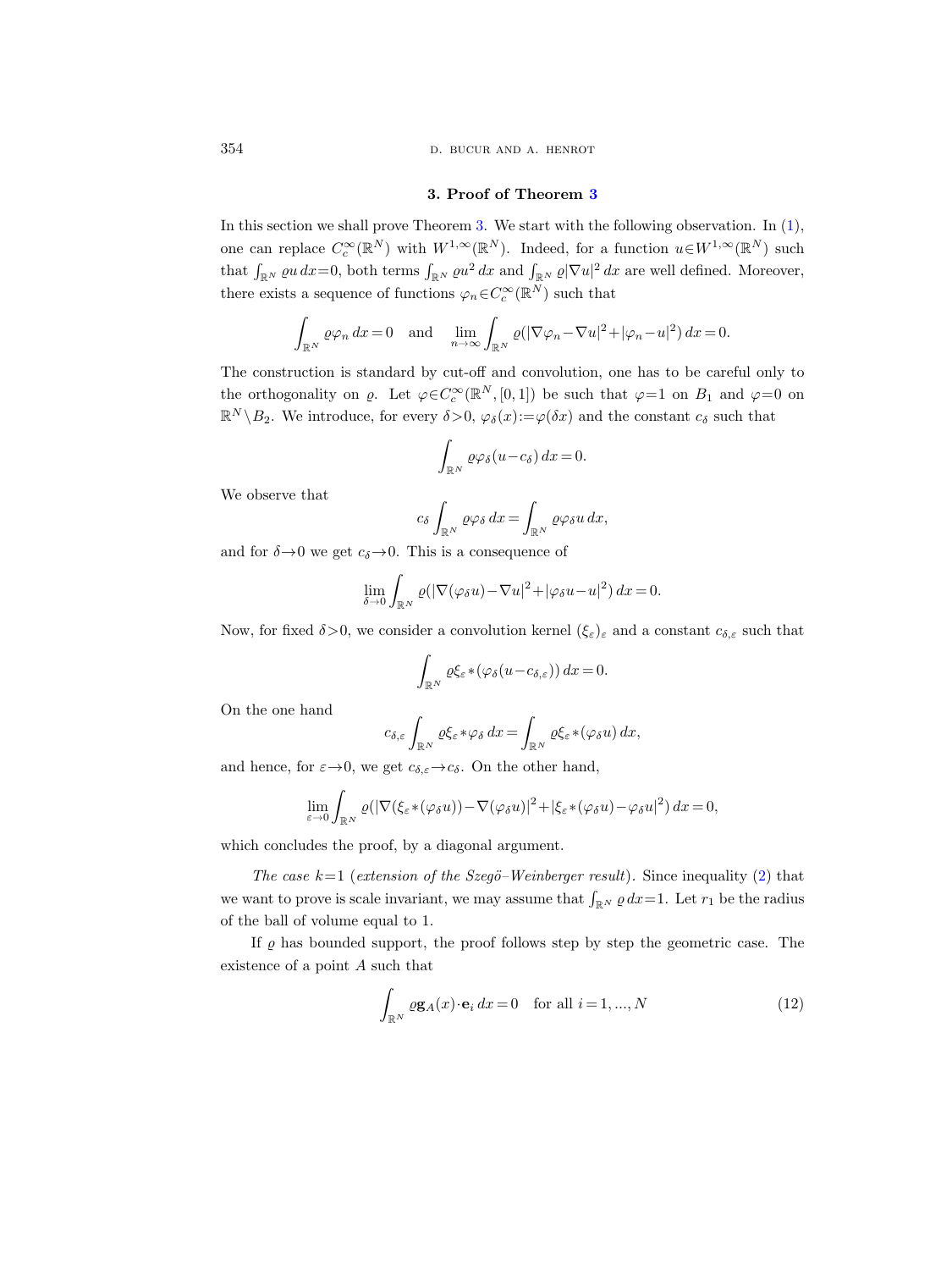is done using the same fixed point argument used by Weinberger (see [\[12,](#page-24-15) Lemma 6.2.2]). The function  $G = G_{r_1}$ , which enters in the definition of  $g_A$  above, is associated to  $r_1$ .

Then, the proof follows step by step, the final argument being the displacement of the mass of  $\varrho$  towards  $1_{B_{r_1}}$ .

If  $\varrho$  has unbounded support, the existence of a point A satisfying [\(12\)](#page-17-1) can be done by approximation. Note that, for every *i*, the function  $\mathbf{g}_A(x) \cdot \mathbf{e}_i$  belongs to  $W^{1,\infty}(\mathbb{R}^N)$ . Let  $R_n \to \infty$  and consider a point  $A_n$  satisfying the orthogonality relations [\(12\)](#page-17-1) for the density  $\varrho 1_{B_{R_n}}$  (which has bounded support) and for the **g**-functions defined with  $r_1$ . If, for a subsequence,  $(A_n)_n$  remains bounded, then by compactness we find a limit A such that  $A_n \rightarrow A$ . It can be easily observed that the orthogonality relations [\(12\)](#page-17-1) pass to the limit, since  $\|\mathbf{g}_{A_n} \cdot \mathbf{e}_i\|_{\infty} \leq G(r_1)$ . Hence, A satisfies [\(12\)](#page-17-1) for  $\varrho$ . ne using the same fixed point argument used by Weinberger (see [12, Lem<br>function  $G = G_{r_1}$ , which enters in the definition of  $\mathbf{g}_A$  above, is associate<br>Then, the proof follows step by step, the final argument being If  $\varrho$  has unbounded support, the existence<br>by approximation. Note that, for every *i*, the f<br>Let  $R_n \to \infty$  and consider a point  $A_n$  satisfying<br>density  $\varrho 1_{B_{R_n}}$  (which has bounded support) an<br>for a subsequence,  $(A$ 

e, *A* satisfies  

$$
o(A_n) \to \infty
$$
. V  

$$
\int_{B_R} \rho \, dx = \frac{2}{3}.
$$

$$
\mathbf{v}_n = \frac{1}{\|A_n \overrightarrow{O}\|} \overrightarrow{A_n \overrightarrow{O}}.
$$

By the choice of  $A_n$ , we have

$$
\int_{B_{R_n}} \mathbf{g}_{A_n} \cdot \mathbf{v}_n \, dx = 0,
$$

which gets in contradiction with

$$
\int_{B_{R_n}} G^{(1)}(x) dx
$$
ts in contradiction with  

$$
\lim_{n \to \infty} \int_{B_{\overline{R}}} \mathbf{g}_{A_n} \cdot \mathbf{v}_n dx = \frac{2}{3} G(r_1) \text{ and } \int_{B_{R_n} \setminus B_{\overline{R}}} |\mathbf{g}_{A_n} \cdot \mathbf{v}_n| dx \le \frac{1}{3} G(r_1).
$$

Hence,  $(A_n)_n$  remains bounded and we can build the functions of [\(12\)](#page-17-1). The proof ends using a mass displacement argument, pushing forward the measure  $\varrho dx$  on  $1_{B_{r_1}} dx$ .

The case k=2. Assume that  $\int_{\mathbb{R}^N} \varrho \, dx = 1$  and that  $\tilde{\mu}_2(\varrho) > \mu_2^*$ . Let us denote by  $r_{1/2}$ the radius of the ball of volume  $\frac{1}{2}$ .

There are two difficulties. Along with the fact that the support of  $\varrho$  may be unbounded, there is a new difficulty: there is not necessarily existence of an eigenfunction associated with  $\tilde{\mu}_1(\varrho)$ , by eigenfunction understanding a function for which the infimum is attained in the definition of  $\tilde{\mu}_1(\rho)$ . The orthogonality on the first eigenfunction, both in  $L^2$  and  $H^1$ , was an important point of the proof in the geometric case. Indeed, in the Rayleigh quotient estimating the second eigenfunction, the scalar product  $\int_{\mathbb{R}^N} \varrho \nabla u_1 \nabla g_i dx$  was not present, being equal to zero.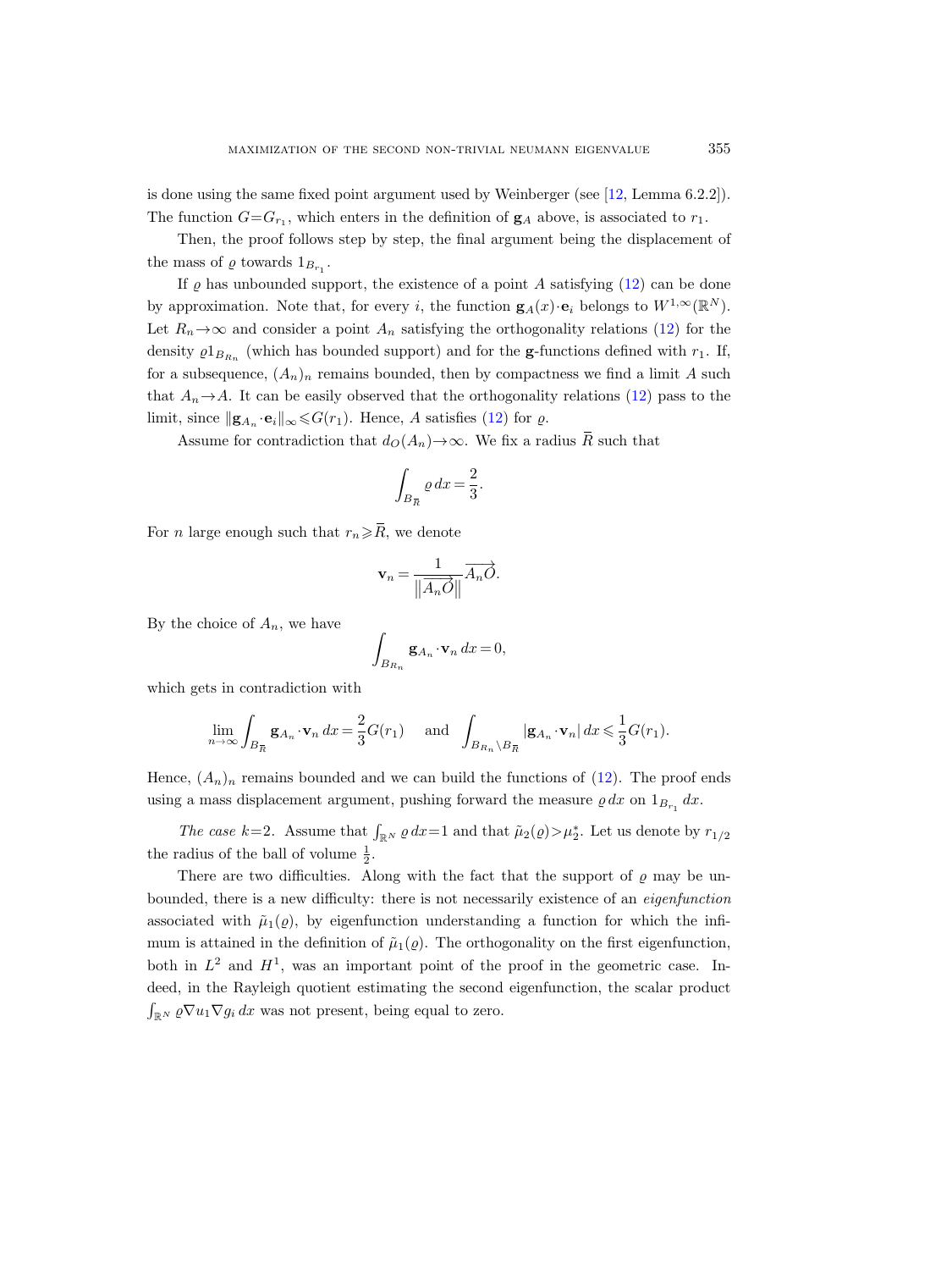Let us fix  $\varepsilon > 0$  and consider  $u_1 \in W^{1,\infty}(\mathbb{R}^N)$  such that  $\int_{\mathbb{R}^N} \varrho u_1 dx = 0$ ,  $\int_{\mathbb{R}^N} \varrho u_1^2 dx = 1$ and

<span id="page-19-2"></span>
$$
\tilde{\mu}_1(\varrho) \leqslant \int_{\mathbb{R}^N} \varrho |\nabla u_1|^2 \, dx < \tilde{\mu}_1(\varrho) + \varepsilon. \tag{13}
$$

Let us prove the existence of two points  $A\neq B$  (one of them being possibly at infinite distance from the origin) such that

<span id="page-19-1"></span>
$$
\int_{\mathbb{R}^N} \varrho \mathbf{g}^{AB} \cdot \mathbf{e}_i dx = \int_{\mathbb{R}^N} \varrho \mathbf{g}^{AB} \cdot \mathbf{e}_i u_1 dx = 0 \quad \text{for all } i = 1, ..., N. \tag{14}
$$

Above, we abuse the notation  $\mathbf{g}^{AB}$  even if one of the points A and B is formally at infinite distance from the origin. The exact meaning is given below.

Let  $R_n \to \infty$ . We apply step by step the method of §[2](#page-6-0) to the functions

$$
1_{B_{R_n}} \varrho
$$
 and  $1_{B_{R_n}} \varrho u_1$ ,

and find a couple of points  $(A_n, B_n)$  such that

<span id="page-19-0"></span>
$$
\int_{B_{R_n}} \varrho \mathbf{g}^{A_n B_n} \cdot \mathbf{e}_i \, dx = \int_{B_{R_n}} \varrho \mathbf{g}^{A_n B_n} \cdot \mathbf{e}_i u_1 \, dx = 0 \quad \text{for all } i = 1, ..., N. \tag{15}
$$

If both sequences  $(A_n)_n$  and  $(B_n)_n$  stay bounded, we may assume (up to extracting a subsequence) that  $A_n \to A$  and  $B_n \to B$ . If  $A \neq B$ , then all equalities in [\(15\)](#page-19-0) pass to the limit to  $(14)$ . If  $A=B$ , then, taking a further subsequence such that

$$
\frac{\overrightarrow{A_n B_n}}{\|A_n B_n\|} \to \mathbf{v} \in S^{N-1},
$$

we would get in the limit that

$$
\int_{\mathbb{R}^N} \varrho \mathbf{g}^{AA} \cdot \mathbf{v} \, dx = 0,
$$

where  $\mathbf{g}^{AA}$  is the pointwise limit of the sequence  $\mathbf{g}^{A_nB_n}$ . This is not possible, since  $\mathbf{g}^{AA} \cdot \mathbf{v}$ is a negative function.

If  $(A_n)_n$  stays bounded, and  $d_O(B_n) \to \infty$ , we may assume that  $A_n \to A$  and obtain that the limit of  $g^{A_n B_n}$  equals  $g_A := g^{A\infty}$ . Then, the functions  $(g_A \cdot e_i)_i$  satisfy [\(14\)](#page-19-1). A similar assertion holds if  $B_n \to B$ ,  $d_O(A_n) \to \infty$  and

$$
\frac{\overrightarrow{A_n B_n}}{\|A_n B_n\|} \to \mathbf{v} \in S^{N-1},
$$

in which case the limit is described by

$$
\mathbf{g}_B \cdot \mathbf{e}_i - 2\mathbf{g}_B \cdot \mathbf{v}(\mathbf{v} \cdot \mathbf{e}_i) := \mathbf{g}^{\infty B} \cdot \mathbf{e}_i, \quad i = 1, ..., N
$$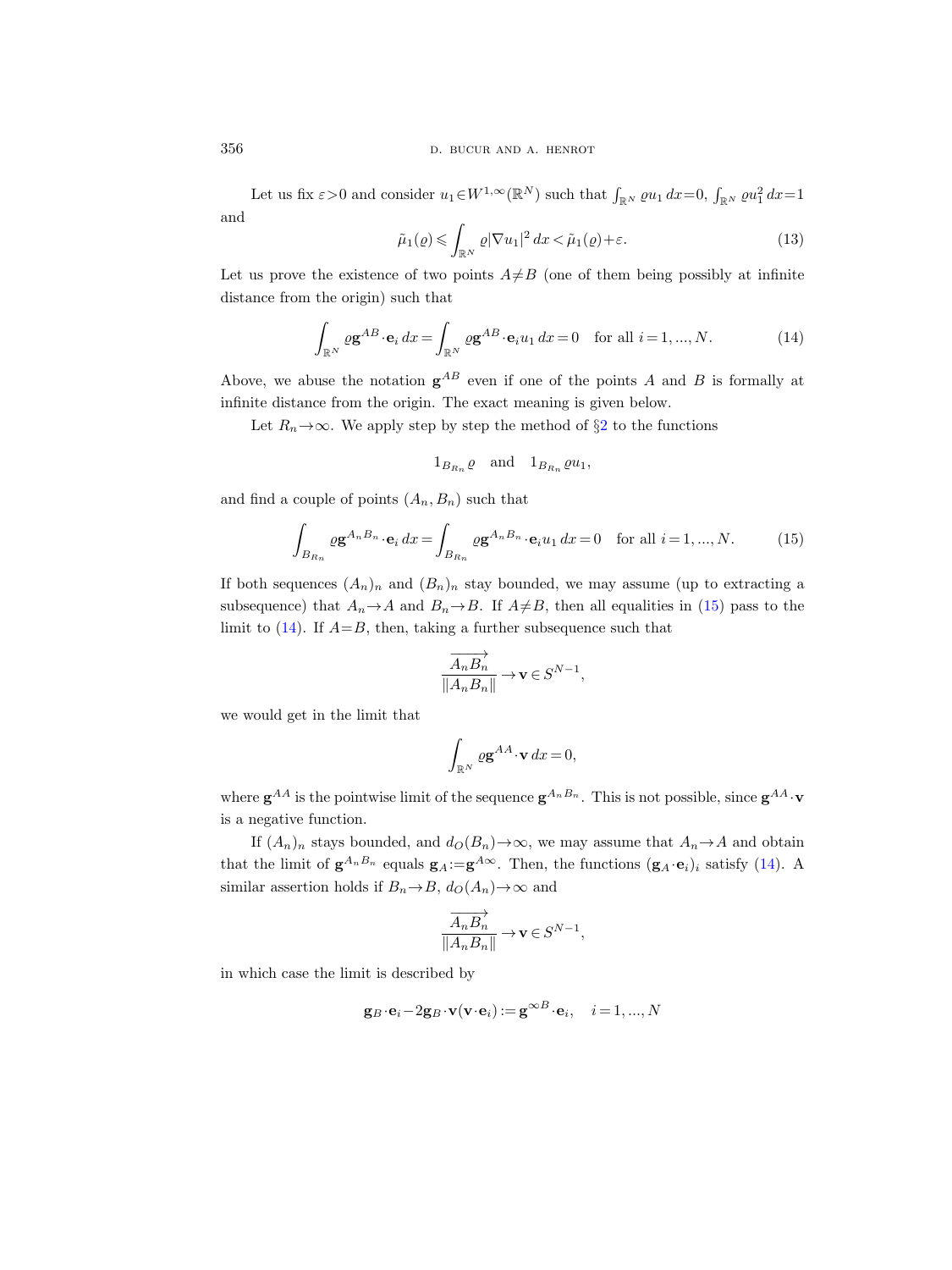satisfy the orthogonality relations [\(14\)](#page-19-1).

We now prove that both sequences  $(A_n)_n$  and  $(B_n)_n$  cannot go unbounded simultaneously, since the orthogonality on constants (in relations [\(15\)](#page-19-0)) would be contradicted. MAXIMIZATION OF THE SECOND NON-TRIVIAL NEUMANN EIGENVALUE 357<br>
Satisfy the orthogonality relations (14).<br>
We now prove that both sequences  $(A_n)_n$  and  $(B_n)_n$  cannot go unbounded simulta-<br>
neously, since the orthogonality o that nst $\int\limits_{B_{\bar{R}}}$ 

$$
\int_{B_{\overline{R}}} \varrho \, dx = \frac{3}{4}.
$$

We may assume (possibly exchanging the notation and extracting further subsequences) that  $||A_nO_n|| \leq ||B_nO_n||$ .

If, for an infinite number of indices, we have

$$
\widehat{O_nOA_n} \leqslant \frac{\pi}{4},
$$

then, taking  $\mathbf{v}_n = \overrightarrow{O_n O} / ||O_n O||$ , we get

$$
\overrightarrow{O_n O}/\|O_n O\|, \text{ we get}
$$
  

$$
\liminf_{n \to \infty} \int_{B_{\overline{R}}} \varrho \mathbf{g}^{A_n B_n} \cdot \mathbf{v}_n dx \ge \frac{1}{\sqrt{2}} \frac{3}{4} G(r_{1/2}) > \frac{1}{2} G(r_{1/2}),
$$

contradicting the hypotheses [\(15\)](#page-19-0), as it is not possible that  $\int_{B_{R_n}} \rho g^{A_n B_n} \cdot \mathbf{v}_n dx = 0$ .

If for an infinite number of indices we have

$$
\widehat{O_n O A_n} \geqslant \frac{\pi}{4} \quad \Longleftrightarrow \quad \widehat{OA_n O_n} \leqslant \frac{\pi}{4},
$$

we take  $\mathbf{v}_n = \overrightarrow{A_n B_n} / \|A_n B_n\|$  and arrive to the same conclusion.

We finally conclude with the validity of [\(14\)](#page-19-1). By abuse of notation, we continue to denote the set of such functions  $(g^{AB} \cdot e_i)_i$ , even though one of the points is at  $\infty$  (i.e. the functions  $\mathbf{g}^{A\infty}\cdot\mathbf{e}_i=\mathbf{g}_A\cdot\mathbf{e}_i$  and  $\mathbf{g}^{\infty B}\cdot\mathbf{e}_i=\mathbf{g}_B\cdot\mathbf{e}_i-2\mathbf{g}_B\cdot\mathbf{v}(\mathbf{v}\cdot\mathbf{e}_i)$ . Let us denote by  $\mathcal G$ the set of  $(g_i)_{i=1}^N$  such that there exist A and B so that

$$
g_i = \frac{\mathbf{g}^{AB} \cdot \mathbf{e}_i}{(\int_{\mathbb{R}^N} \varrho(\mathbf{g}^{AB} \cdot \mathbf{e}_i)^2 dx)^{1/2}},
$$

and

$$
\int_{\mathbb{R}^N} \varrho \mathbf{g}^{AB} \cdot \mathbf{e}_i \, dx = 0 \quad \text{for all } i = 1, ..., N.
$$

The family  $G$  is not empty, and moreover there exist at least one package of  $N$  functions  $(g_i)_i$  such that  $\int_{\mathbb{R}^N} \varrho g_i u_1 = 0$ , as we have proved above. We have, in particular,

$$
\int_{\mathbb{R}^N} \varrho g_i^2 \, dx = 1 \quad \text{for all } i = 1, ..., N.
$$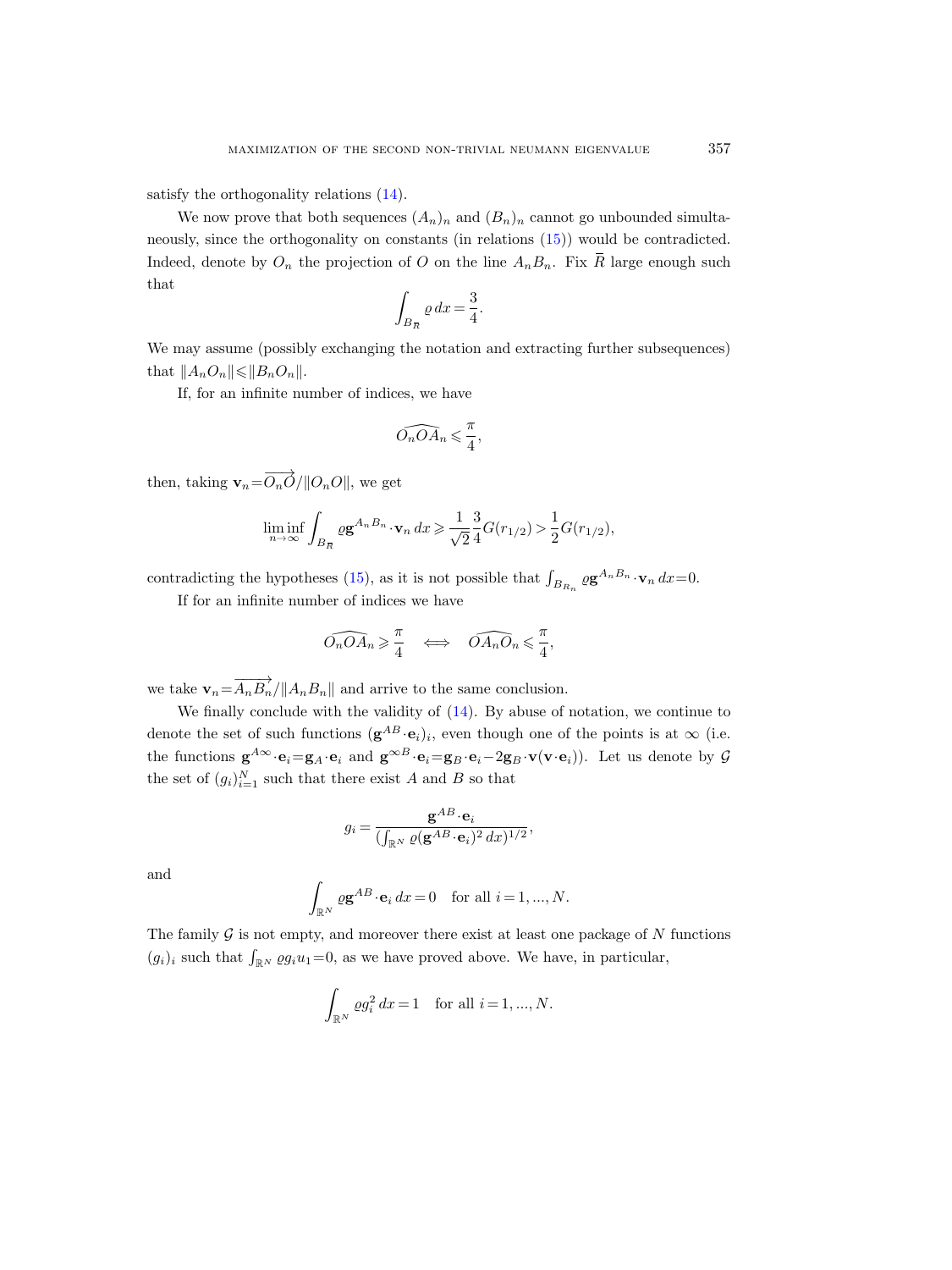We observe that the set G is sequentially compact, as, if  $(g^{A_n B_n} \cdot e_i)_i \in G$ , at least one of the sequences  $(A_n)_n$  or  $(B_n)_n$  has to stay bounded.

We split the discussion in two cases.

Case 1. Assume that there exists some function  $u_1 \in W^{1,\infty}(\mathbb{R}^N)$  such that

<span id="page-21-0"></span>
$$
\int_{\mathbb{R}^N} \varrho u_1 \, dx = 0, \quad \int_{\mathbb{R}^N} \varrho u_1^2 \, dx = 1
$$
\n
$$
\tilde{\mu}_1(\varrho) = \int_{\mathbb{R}^N} \varrho |\nabla u_1|^2 \, dx. \tag{16}
$$

Since we get

and

$$
\int_{\mathbb{R}^N} \varrho g_i \, dx = \int_{\mathbb{R}^N} \varrho g_i u_1 \, dx = \int_{\mathbb{R}^N} \varrho \nabla g_i \nabla u_1 \, dx = 0,
$$

the proof follows step by step the geometric case, by the mass displacement argument.

Case 2. Assume that there does not exists a function  $u_1 \in W^{1,\infty}(\mathbb{R}^N)$  such that [\(16\)](#page-21-0) holds. In this case,  $u_1$  will satisfy only inequality [\(13\)](#page-19-2). We introduce the following numbers independent on the choice of  $u_1$ :

$$
m:=\inf\bigg\{\frac{\int_{\mathbb{R}^N}\varrho|\nabla g_k|^2\,dx}{\int_{\mathbb{R}^N}\varrho|g_k|^2\,dx}\,; k=1,...,N\text{ and } (g_i)_i\in\mathcal{G}\bigg\},
$$
  

$$
M:=\sup\bigg\{\frac{\int_{\mathbb{R}^N}\varrho|\nabla g_k|^2\,dx}{\int_{\mathbb{R}^N}\varrho|g_k|^2\,dx}\,; k=1,...,N\text{ and } (g_i)_i\in\mathcal{G}\bigg\}.
$$

The values  $m$  and  $M$  are attained as a consequence of the same compactness argument described above. Therefore, we have the strict inequality

$$
\tilde{\mu}_1(\varrho) < m.
$$

We give the following.

LEMMA 8. There exists  $C>0$  such that, for all  $\varepsilon \in (0, \frac{1}{2}(m-\tilde{\mu}_1(\varrho)))$  and, for every  $(g_i)_i \in \mathcal{G}$  satisfying  $\int_{\mathbb{R}^N} \varrho g_i u_1 dx = 0$ , we have

<span id="page-21-1"></span>
$$
\tilde{\mu}_2(\varrho) \leqslant \int_{\mathbb{R}^N} \varrho |\nabla g_i|^2 \, dx + C\varepsilon \quad \text{for all } i = 1, ..., N. \tag{17}
$$

*Proof.* Assume that the set of functions  $(g_i)_i$  satisfies [\(14\)](#page-19-1). We write, for some  $i \in \{1, ..., N\},\$ 

$$
\tilde{\mu}_1(\varrho) \leqslant \frac{\int_{\mathbb{R}^N} \varrho |\nabla u_1 + t \nabla g_i|^2 \, dx}{\int_{\mathbb{R}^N} \varrho |u_1 + t g_i|^2 \, dx} = \frac{\int_{\mathbb{R}^N} \varrho |\nabla u_1 + t \nabla g_i|^2 \, dx}{1 + t^2} \quad \text{for all } t \in \mathbb{R}.
$$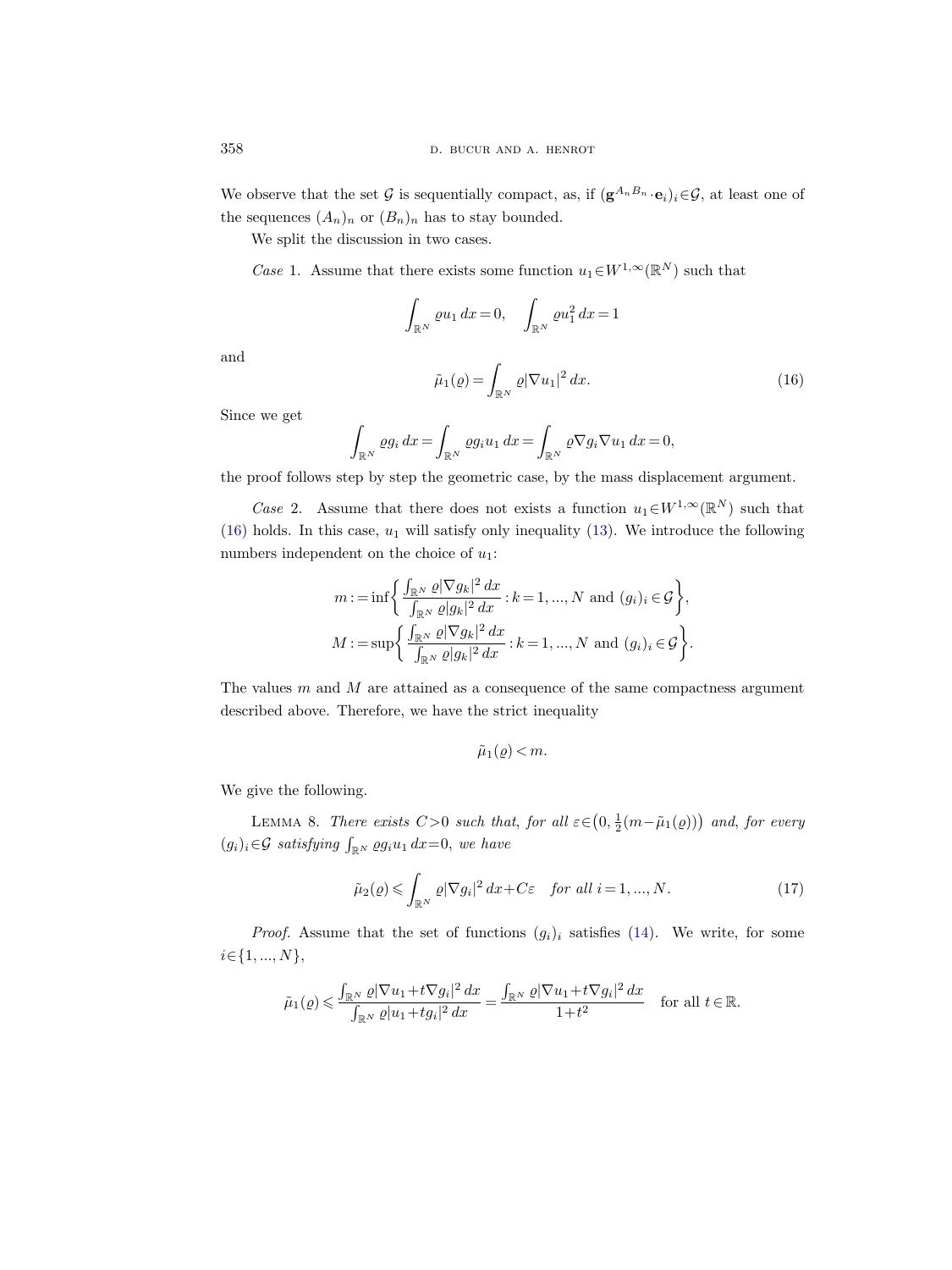Direct computations and the knowledge of  $\int_{\mathbb{R}^N} \varrho |\nabla u_1|^2 dx \leq \tilde{\mu}_1(\varrho) + \varepsilon$ , give

$$
0 \leqslant \varepsilon + 2t \int_{\mathbb{R}^N} \varrho \nabla u_1 \nabla g_i \, dx + t^2 \left( \int_{\mathbb{R}^N} \varrho |\nabla g_i|^2 \, dx - \tilde{\mu}_1(\varrho) \right) \quad \text{for all } t \in \mathbb{R}.
$$

For

$$
t=-\frac{\int_{\mathbb{R}^N}\varrho\nabla u_1\nabla g_i\,dx}{\int_{\mathbb{R}^N}\varrho|\nabla g_i|^2\,dx-\tilde\mu_1(\varrho)},
$$

we get

$$
0 \leqslant \varepsilon - \frac{\left(\int_{\mathbb{R}^N} \varrho \nabla u_1 \nabla g_i \, dx\right)^2}{\int_{\mathbb{R}^N} \varrho |\nabla g_i|^2 \, dx - \tilde{\mu}_1(\varrho)},
$$

or

$$
\left(\int_{\mathbb{R}^N} \varrho \nabla u_1 \nabla g_i \, dx\right)^2 \leqslant \varepsilon \left(\int_{\mathbb{R}^N} \varrho |\nabla g_i|^2 \, dx - \tilde{\mu}_1(\varrho)\right) \leqslant \varepsilon (M - \tilde{\mu}_1(\varrho)),\tag{18}
$$

.

where the uniform bound on the gradient of  $g_i$  has been obtained at [\(11\)](#page-7-0). This inequality gives a control of the scalar product  $\int_{\mathbb{R}^N} \varrho \nabla u_1 \nabla g_i dx$  by  $\sqrt{\varepsilon}$ .

By definition, we have

$$
\tilde{\mu}_2(\varrho)\leqslant \sup_{t\in\mathbb{R}}\frac{\int_{\mathbb{R}^N}\varrho|\nabla u_1+t\nabla g_i|^2\,dx}{1+t^2}
$$

For  $t\to\pm\infty$ , the right-hand side converges to the same value  $\int_{\mathbb{R}^N} \varrho |\nabla g_i|^2 dx$ . If this is the supremum, the lemma is proved. Otherwise, we search the values of  $t$  which are critical for the right-hand side above. Performing the derivative in  $t$ , those critical values have to satisfy

$$
-t^2\biggl(\int_{\mathbb{R}^N}\varrho\nabla u_1\nabla g_i\,dx\biggr)+t\biggl(\int_{\mathbb{R}^N}\varrho|\nabla g_i|^2\,dx-\int_{\mathbb{R}^N}\varrho|\nabla u_1|^2\,dx\biggr)+\int_{\mathbb{R}^N}\varrho\nabla u_1\nabla g_i\,dx=0.
$$

If  $\int_{\mathbb{R}^N} \varrho \nabla u_1 \nabla g_i dx = 0$ , then the only critical point is  $t=0$  and, in this case, this corresponds to a minimum for the Rayleigh quotient, the maximum being achieved for  $t \rightarrow \pm \infty$ . If  $\int_{\mathbb{R}^N} \varrho \nabla u_1 \nabla g_i dx \neq 0$ , then the two real roots  $t_1$  and  $t_2$  satisfy

$$
t_1 t_2 = -1
$$
 and  $t_1 + t_2 = \frac{\int_{\mathbb{R}^N} \varrho |\nabla g_i|^2 dx - \int_{\mathbb{R}^N} \varrho |\nabla u_1|^2 dx}{\int_{\mathbb{R}^N} \varrho \nabla u_1 \nabla g_i dx}.$ 

In particular, the second equality leads to

$$
|t_1+t_2| \geqslant \frac{m-(\tilde{\mu}_1(\varrho)+\varepsilon)}{\left|\int_{\mathbb{R}^N} \varrho \nabla u_1 \nabla g_i \, dx\right|} \geqslant \frac{1}{2} \frac{m-\tilde{\mu}_1(\varrho)}{\left|\int_{\mathbb{R}^N} \varrho \nabla u_1 \nabla g_i \, dx\right|} \geqslant \frac{m-\tilde{\mu}_1(\varrho)}{2\sqrt{\varepsilon(M-\tilde{\mu}_1(\varrho))}}.
$$

We conclude that, for some constant C, independent on  $\varepsilon$ , we have (possibly switching the indices)

$$
|t_1|\leqslant C\sqrt{\varepsilon}\quad\text{and}\quad |t_2|\geqslant \frac{1}{C}\sqrt{\varepsilon}.
$$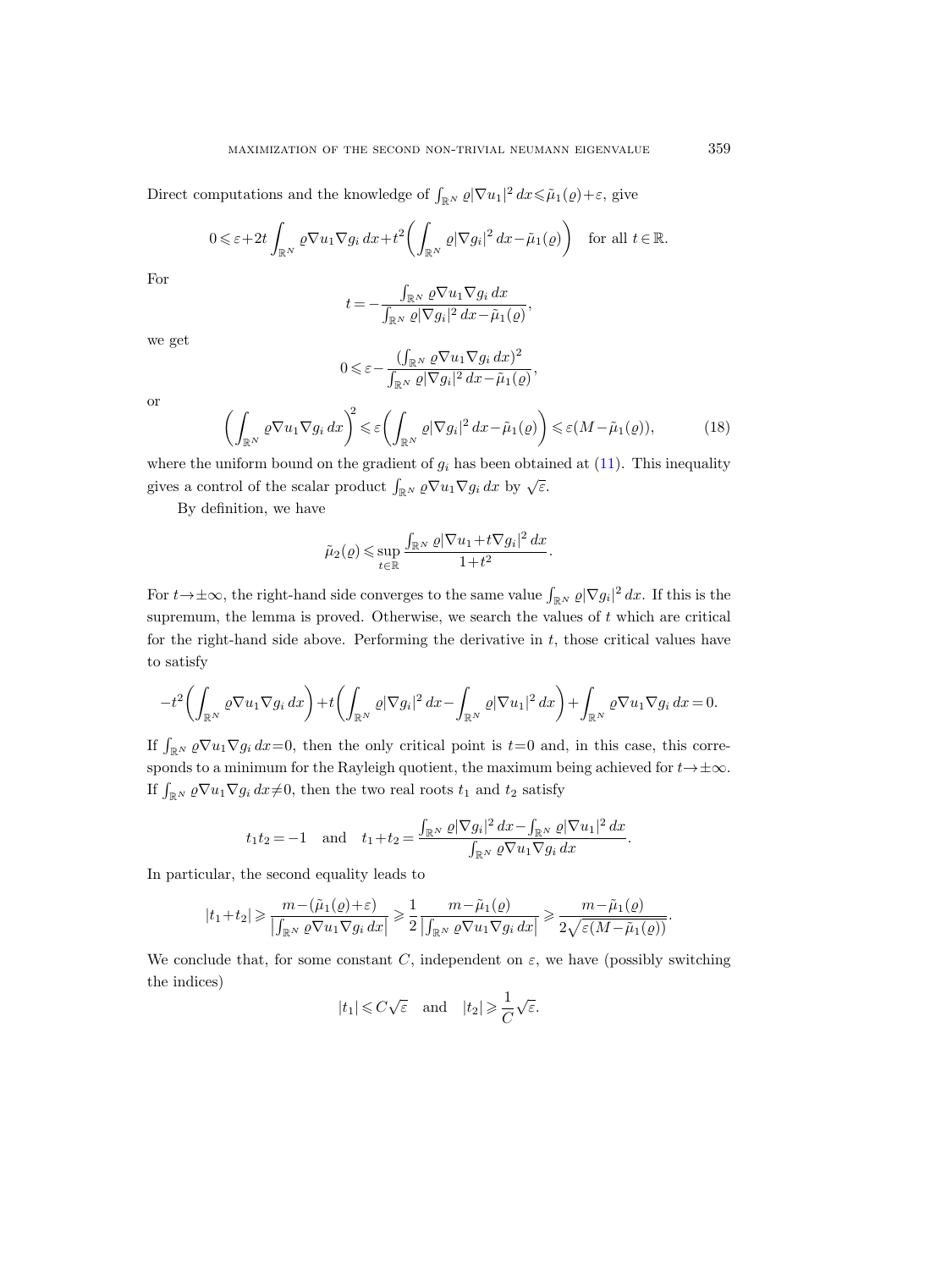Evaluating the Rayleigh quotient in  $t_1$  and  $t_2$ , and taking into account that  $\varepsilon$  is small and  $\tilde{\mu}_2(\varrho) \geq 2^{2/N} |B|^{2/N} \mu_1(B) - |B|^{2/N} \mu_1(B)$ , we observe that the maximum is attained in  $t_2$ , which leads to

$$
\tilde{\mu}_2(\varrho) \leq \int_{\mathbb{R}^N} \varrho |\nabla g_i|^2 \, dx + C^2 |B|^{2/N} \mu_1(B) \varepsilon + 2C \varepsilon \sqrt{\varepsilon (M - \tilde{\mu}_1(\varrho))},
$$

concluding the proof of the lemma.

Going back to the proof of Theorem [3,](#page-2-1) we can use inequalities [\(17\)](#page-21-1) as in the geometric case (see the subsection "The use of test functions"), to obtain

$$
\tilde{\mu}_2(\varrho) \leq \mu_2^* + C\varepsilon.
$$

Making  $\varepsilon \rightarrow 0$ , the inequality is proved.

If equality occurs, then the mass displacement should involve only a set of zero measure, otherwise the inequality is strict, independent on  $\varepsilon$ .

#### Acknowledgements.

The first author is indebted to Edouard Oudet for providing computational support leading to the formulation of Theorem 3. As well, the first author is thankful to Mark Ashbaugh, Carlo Nitsch and Bozhidar Velichkov for their remarks and very stimulating discussions on this topic. In particular, Carlo Nitsch suggested the use of the Poincaré– Miranda theorem as a very straight and intuitive alternative to the use of the Brouwer theorem in Weinberger's proof. Its application in Theorem [1](#page-2-0) would be a very nice alternative which, for the moment, faces the difficulty of handling the unknown function  $u_1$  and the interpretation of the test function  $\mathbf{g}^{AB}$  across the diagonal set.

#### References

- <span id="page-23-2"></span>[1] Antunes, P. R. S. & Freitas, P., Numerical optimization of low eigenvalues of the Dirichlet and Neumann Laplacians. J. Optim. Theory Appl., 154 (2012), 235–257.
- <span id="page-23-1"></span>[2] ANTUNES, P. R. S. & OUDET, E., Numerical results for extremal problem for eigenvalues of the Laplacian, in Shape Optimization and Spectral Theory, pp. 398–411. De Gruyter Open, Warsaw, 2017.
- <span id="page-23-0"></span>[3] ASHBAUGH, M. S., Isoperimetric and universal inequalities for eigenvalues, in Spectral Theory and Geometry (Edinburgh, 1998), London Math. Soc. Lecture Note Ser., 273, pp. 95–139. Cambridge Univ. Press, Cambridge, 1999.
- <span id="page-23-3"></span>[4] Ashbaugh, M. S. & Benguria, R. D., Universal bounds for the low eigenvalues of Neumann Laplacians in n dimensions. SIAM J. Math. Anal., 24 (1993), 557–570.

 $\Box$